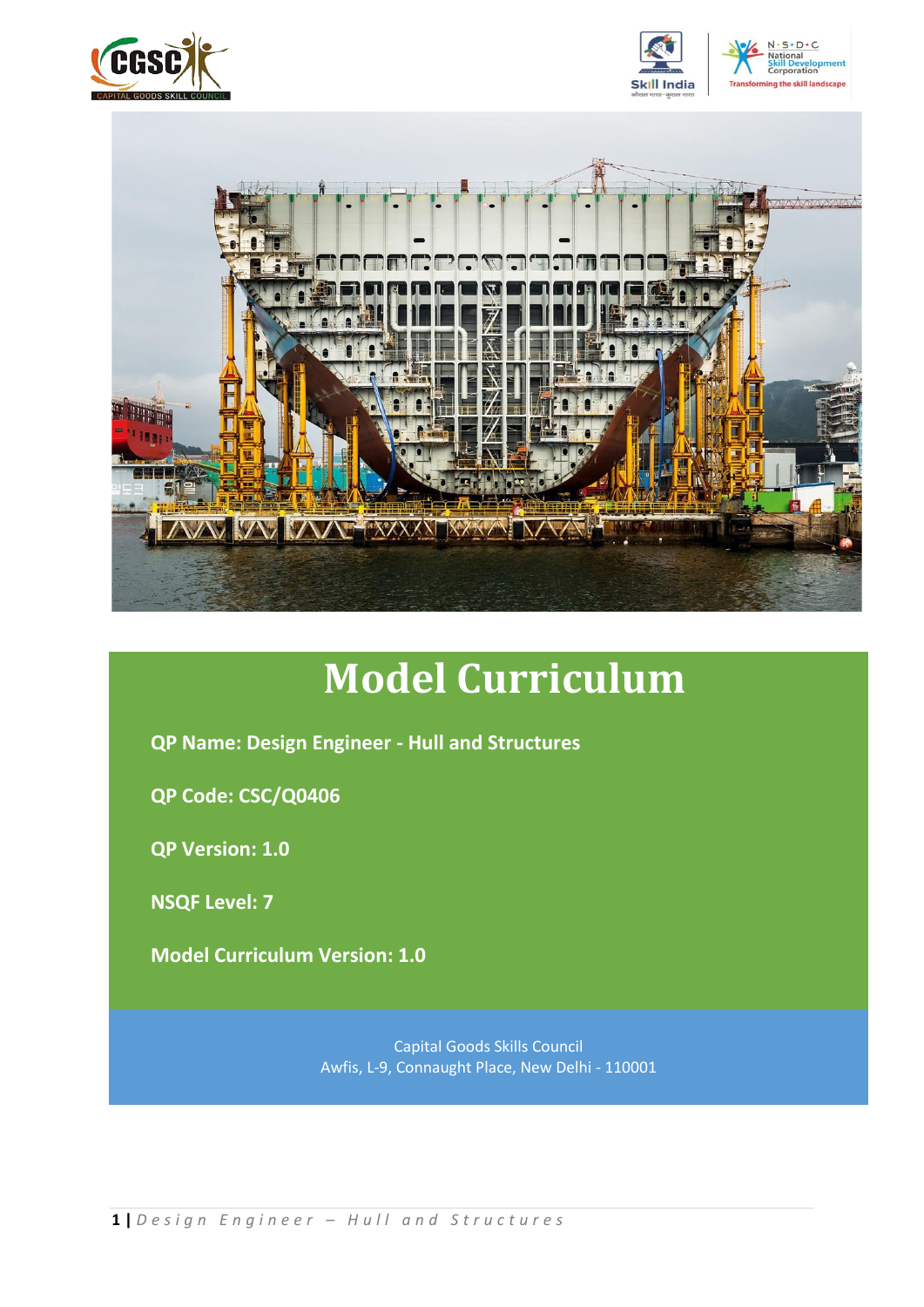





## **Table of Contents**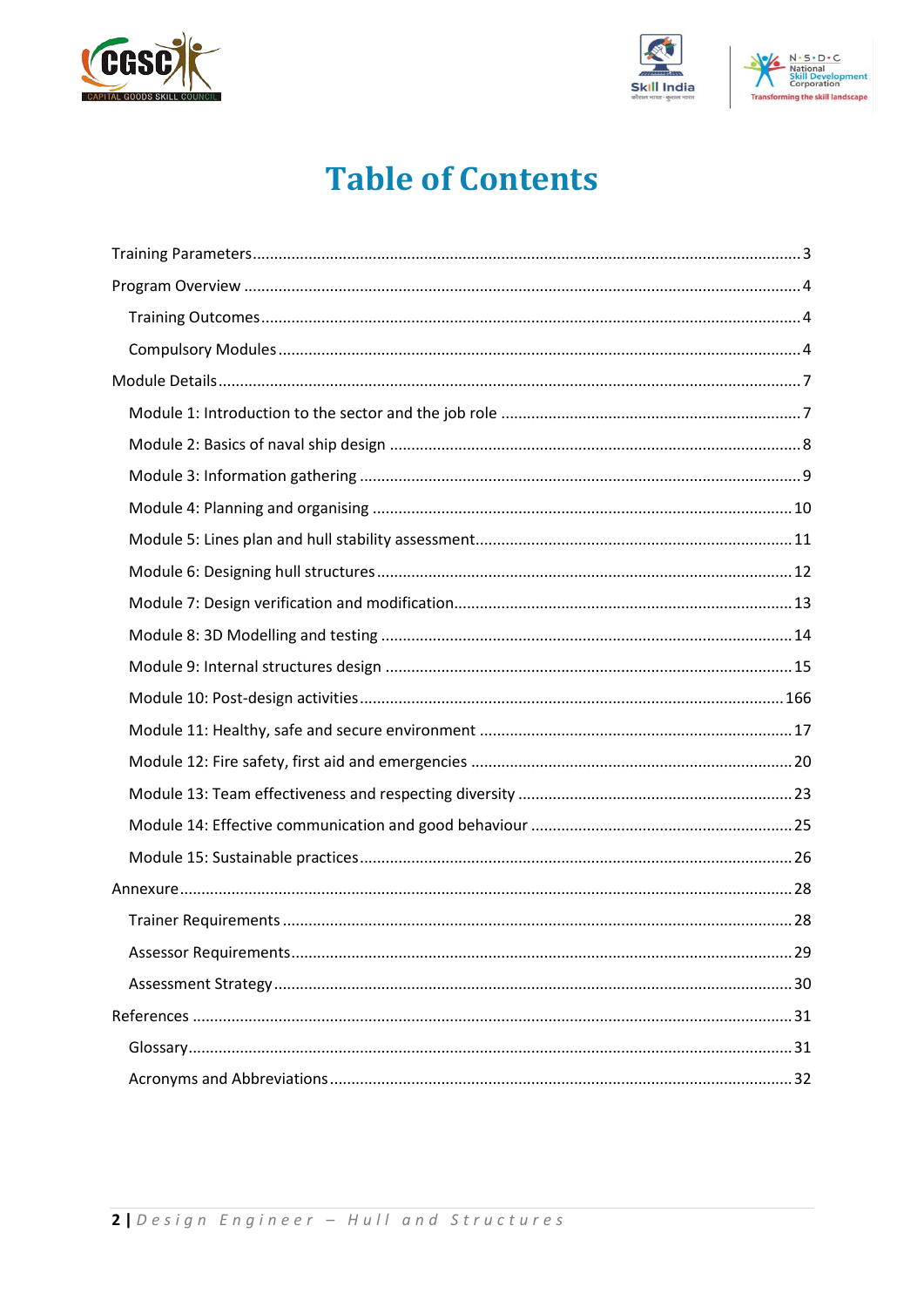





## **Training Parameters**

<span id="page-2-0"></span>

| <b>Sector</b>                                                     | <b>Capital Goods</b>                                                                       |
|-------------------------------------------------------------------|--------------------------------------------------------------------------------------------|
| <b>Sub-Sector</b>                                                 | Strategic Manufacturing - Ship Building                                                    |
| <b>Occupation</b>                                                 | Design                                                                                     |
| Country                                                           | India                                                                                      |
| <b>NSQF Level</b>                                                 | $\overline{7}$                                                                             |
| Aligned to NCO/ISCO/ISIC Code                                     | NCO-2015/7123.9900                                                                         |
| <b>Minimum Educational Qualification and</b><br><b>Experience</b> | B. Tech (Degree in Naval Architecture) with 5 years of<br>experience in the relevant field |
| <b>Pre-Requisite License or Training</b>                          | <b>NA</b>                                                                                  |
| <b>Minimum Job Entry Age</b>                                      | 23 years                                                                                   |
| <b>Last Reviewed On</b>                                           | 31/03/2022                                                                                 |
| <b>Next Review Date</b>                                           | 31/03/2025                                                                                 |
| <b>NSQC Approval Date</b>                                         | 31/03/2022                                                                                 |
| <b>QP Version</b>                                                 | 1.0                                                                                        |
| <b>Model Curriculum Creation Date</b>                             | 31/03/2022                                                                                 |
| Model Curriculum Valid Up to Date                                 | 31/03/2025                                                                                 |
| <b>Model Curriculum Version</b>                                   | 1.0                                                                                        |
| <b>Minimum Duration of the Course</b>                             | 720 Hours                                                                                  |
| <b>Maximum Duration of the Course</b>                             | 720 Hours                                                                                  |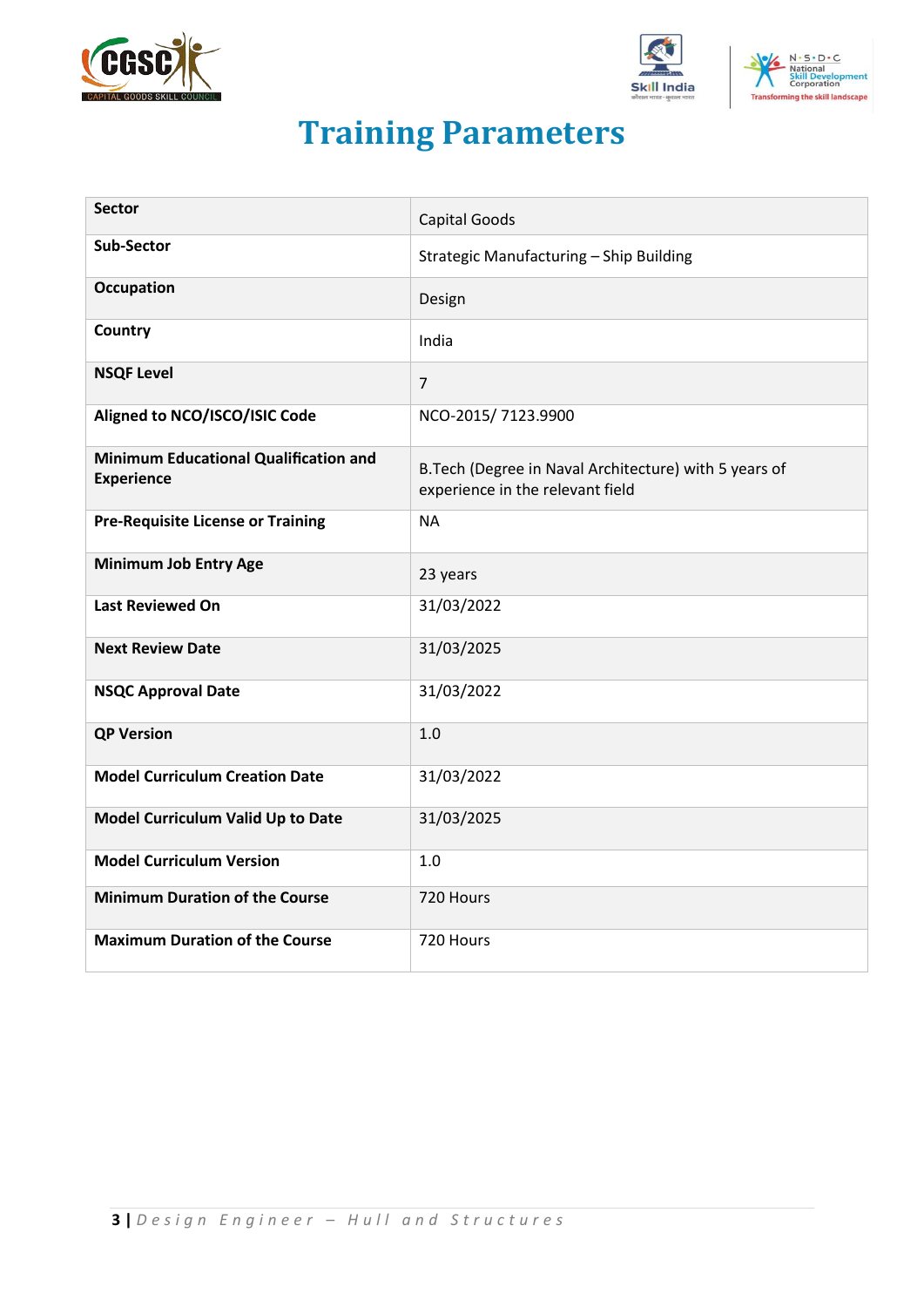





## **Program Overview**

<span id="page-3-0"></span>This section summarizes the end objectives of the program along with its duration.

## <span id="page-3-1"></span>**Training Outcomes**

At the end of the program, the learner should have acquired the listed knowledge and skills.

- Demonstrate the steps involved in preparing for designing of hull and structures of naval ships.
- Demonstrate the designing procedures for hull and hull structures of naval ships.
- Demonstrate the designing procedures for the internal structures for naval ships
- Perform the various post-designing activities for ships and marine systems
- Apply appropriate health and safety practices at the workplace
- Discuss the importance of working effectively in a collaborative environment
- Demonstrate sustainable practices to be adopted at the workplace

## <span id="page-3-2"></span>**Compulsory Modules**

The table lists the modules and their duration corresponding to the Compulsory NOS of the QP.

| <b>NOS and Module Details</b>                                                                                                              | <b>Theory</b><br><b>Duration</b> | <b>Practical</b><br><b>Duration</b> | On-the-Job<br><b>Training</b><br><b>Duration</b><br>(Mandatory | On-the-Job<br><b>Training</b><br><b>Duration</b><br>(Recommended | <b>Total</b><br><b>Duration</b> |
|--------------------------------------------------------------------------------------------------------------------------------------------|----------------------------------|-------------------------------------|----------------------------------------------------------------|------------------------------------------------------------------|---------------------------------|
| <b>Bridge Module</b>                                                                                                                       | 08:00<br><b>Hours</b>            | 00:00<br><b>Hours</b>               | <b>00:00 Hours</b>                                             | <b>00:00 Hours</b>                                               | <b>08:00 Hours</b>              |
| Module 1: Introduction to<br>the sector and the job role                                                                                   | 08:00<br>Hours                   | 00:00<br>Hours                      | 00:00 Hours                                                    | 00:00 Hours                                                      | 08:00 Hours                     |
| <b>CGC/N0409: Prepare for</b><br>designing of hull and<br>structures of naval ships<br><b>NOS Version No.: 1.0</b><br><b>NSQF Level: 7</b> | 92:00<br><b>Hours</b>            | 116:00<br><b>Hours</b>              | <b>00:00 Hours</b>                                             | <b>00:00 Hours</b>                                               | 208:00<br><b>Hours</b>          |
| Module 2: Basics of naval<br>ship design                                                                                                   | 40:00<br>Hours                   | 00:00<br>Hours                      | 00:00 Hours                                                    | 00:00 Hours                                                      | 40:00 Hours                     |
| Module 3: Information<br>gathering                                                                                                         | 16:00<br><b>Hours</b>            | 24:00<br><b>Hours</b>               | 00:00 Hours                                                    | 00:00 Hours                                                      | 40:00 Hours                     |
| Module 4: Planning and<br>organising                                                                                                       | 12:00<br>Hours                   | 44:00<br>Hours                      | 00:00 Hours                                                    | 00:00 Hours                                                      | 56:00 Hours                     |
| Module 5: Lines plan and<br>hull stability assessment                                                                                      | 24:00<br><b>Hours</b>            | 48:00<br><b>Hours</b>               | 00:00 Hours                                                    | 00:00 Hours                                                      | 72:00 Hours                     |
| CGC/N0410: Design hull<br>and hull structures of<br>naval ships<br><b>NOS Version No.: 1.0</b><br><b>NSQF Level: 7</b>                     | 56:00<br><b>Hours</b>            | 204:00<br><b>Hours</b>              | <b>00:00 Hours</b>                                             | <b>00:00 Hours</b>                                               | 260:00<br><b>Hours</b>          |
| Module 6: Designing hull<br>structures                                                                                                     | 16:00<br><b>Hours</b>            | 40:00<br><b>Hours</b>               | 00:00 Hours                                                    | 00:00 Hours                                                      | 56:00 Hours                     |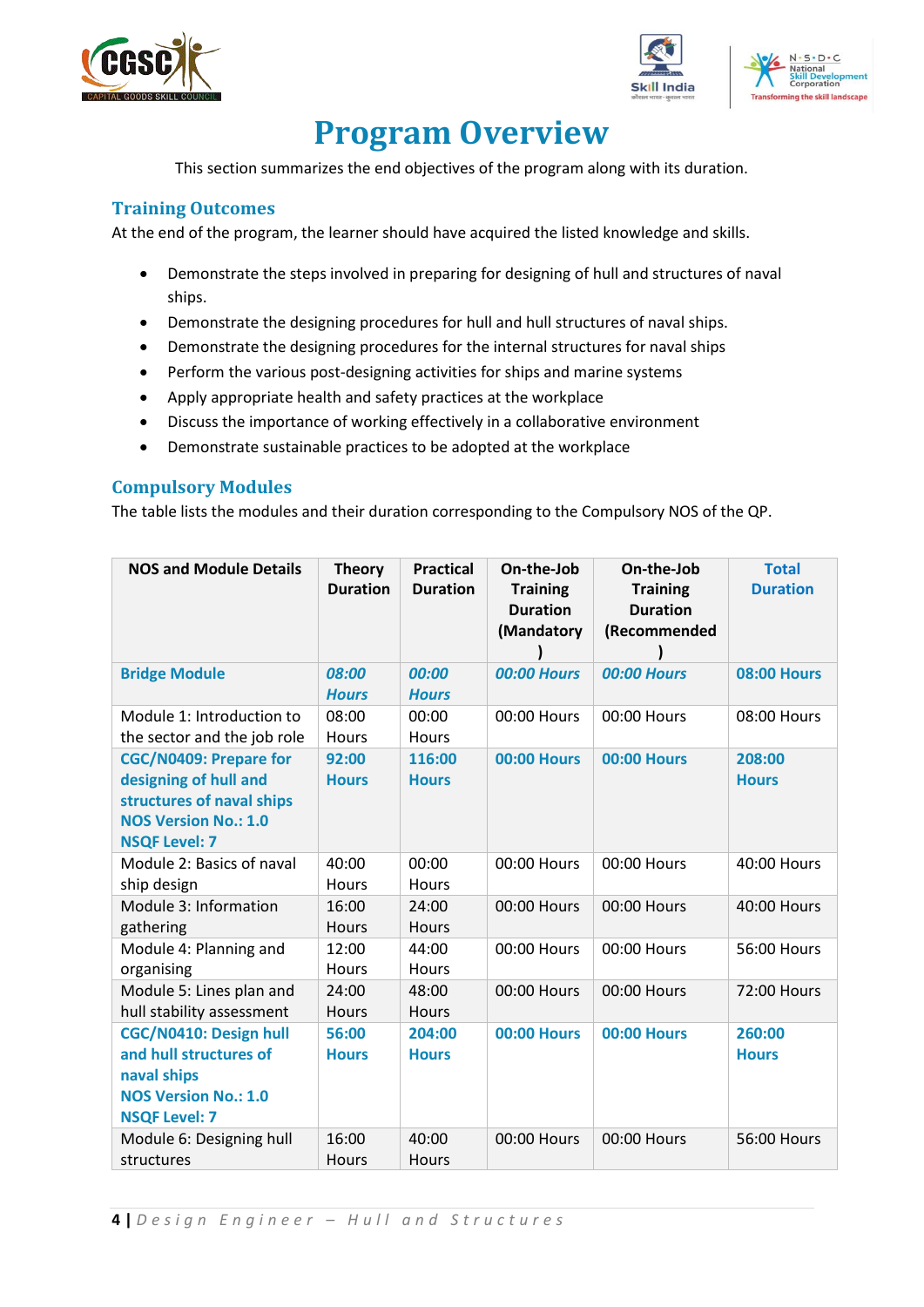





|                                                                                                                                           |                       |                       |                    | कारात नारत-कुरात ना       |                        |
|-------------------------------------------------------------------------------------------------------------------------------------------|-----------------------|-----------------------|--------------------|---------------------------|------------------------|
| Module 7: Design<br>verification and<br>modification                                                                                      | 24:00<br><b>Hours</b> | 80:00<br>Hours        | 00:00 Hours        | 00:00 Hours               | 104:00<br>Hours        |
| Module 8: 3D Modelling<br>and testing                                                                                                     | 16:00<br><b>Hours</b> | 84:00<br><b>Hours</b> | 00:00 Hours        | 00:00 Hours               | 100:00<br>Hours        |
| CGC/N0411: Design the<br>internal structures for<br>naval ships<br><b>NOS Version No.: 1.0</b><br><b>NSQF Level: 7</b>                    | 18:00<br><b>Hours</b> | 96:00<br><b>Hours</b> | <b>00:00 Hours</b> | <b>00:00 Hours</b>        | 114:00<br><b>Hours</b> |
| Module 9: Internal<br>structures design                                                                                                   | 18:00<br><b>Hours</b> | 96:00<br><b>Hours</b> | 00:00 Hours        | 00:00 Hours               | 114:00<br>Hours        |
| CGC/N0412: Perform<br>post-designing<br>activities for ships and<br>marine systems<br><b>NOS Version No.: 1.0</b><br><b>NSQF Level: 7</b> | 08:00<br><b>Hours</b> | 32:00<br><b>Hours</b> | <b>00:00 Hours</b> | <b>00:00 Hours</b>        | <b>40:00 Hours</b>     |
| Module 10: Post-design<br>activities                                                                                                      | 08:00<br>Hours        | 32:00<br>Hours        | 00:00 Hours        | 00:00 Hours               | 40:00 Hours            |
| CSC/N1337: Maintain a<br>healthy, safe and<br>secure working<br>environment<br><b>NOS Version No.: 2.0</b><br><b>NSQF Level: 4</b>        | 12:00<br><b>Hours</b> | 22:00<br><b>Hours</b> | <b>00:00 Hours</b> | <b>00:00 Hours</b>        | <b>34:00 Hours</b>     |
| Module 11: Healthy, safe<br>and secure environment                                                                                        | 08:00<br><b>Hours</b> | 12:00<br>Hours        | 00:00 Hours        | 00:00 Hours               | 20:00 Hours            |
| Module 12: Fire safety,<br>first aid and emergencies                                                                                      | 04:00<br>Hours        | 10:00<br>Hours        |                    | 00:00 Hours   00:00 Hours | 14:00 Hours            |
| <b>CSC/N1338: Work</b><br>effectively in a<br>collaborative<br>environment<br><b>NOS Version No.: 2.0</b><br><b>NSQF Level: 4</b>         | 08:00<br><b>Hours</b> | 24:00<br><b>Hours</b> | <b>00:00 Hours</b> | <b>00:00 Hours</b>        | <b>32:00 Hours</b>     |
| Module 13: Team<br>effectiveness and<br>respecting diversity                                                                              | 04:00<br><b>Hours</b> | 12:00<br>Hours        | 00:00 Hours        | 00:00 Hours               | 16:00 Hours            |
| Module 14: Effective<br>communication and<br>good behaviour                                                                               | 04:00<br>Hours        | 12:00<br>Hours        | 00:00 Hours        | 00:00 Hours               | 16:00 Hours            |
| SGJ/N1703: Adopt<br>sustainable practices at<br>workplace<br><b>NOS Version No.: 1.0</b><br><b>NSQF Level: 5</b>                          | 08:00<br><b>Hours</b> | 16:00<br><b>Hours</b> | <b>00:00 Hours</b> | <b>00:00 Hours</b>        | <b>24:00 Hours</b>     |

**5 |** *D e s i g n E n g i n e e r – H u l l a n d S t r u c t u r e s*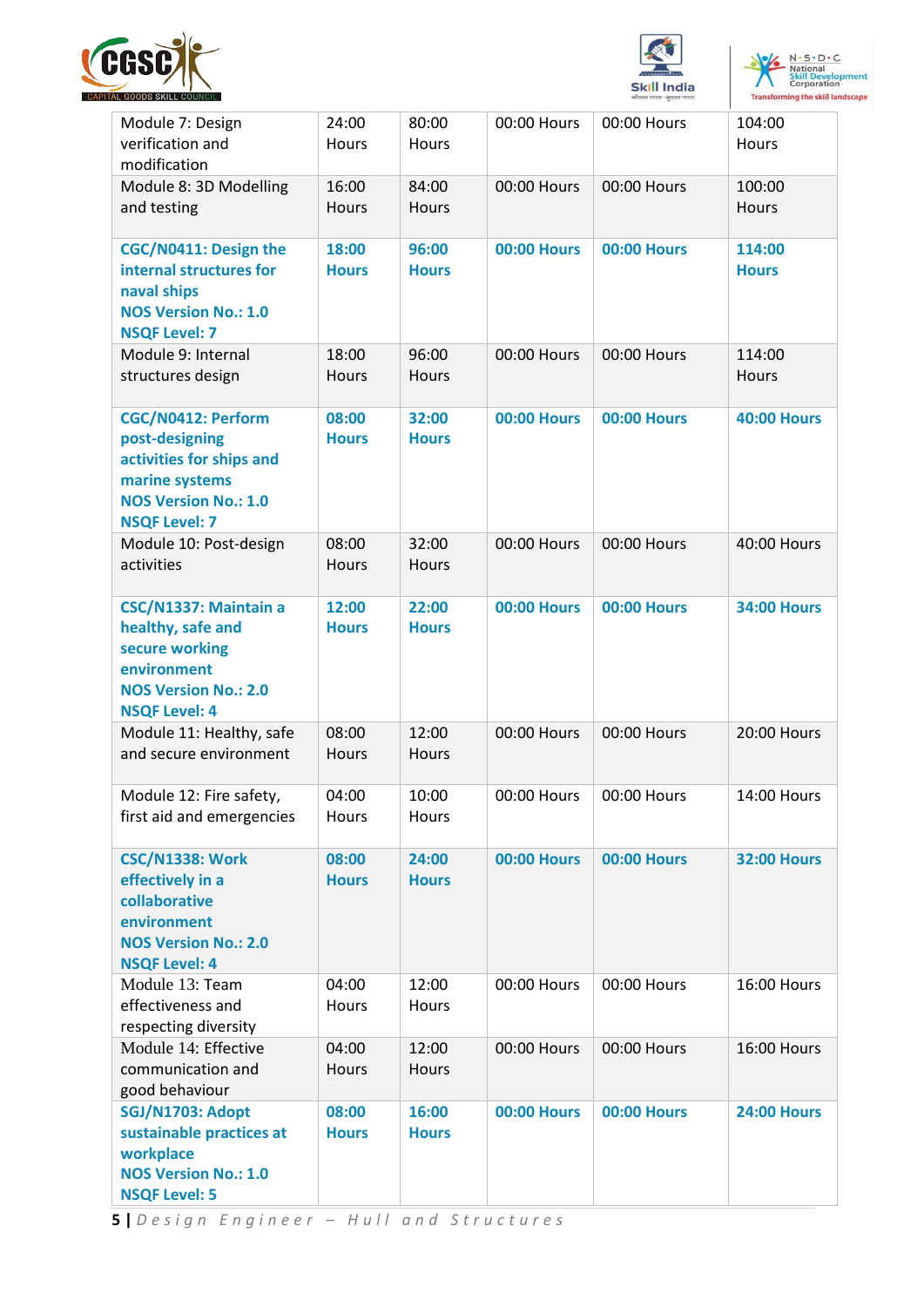





| Module 15: Sustainable | 08:00        | 16:00        | 00:00 Hours        | 00:00 Hours        | 24:00 Hours  |
|------------------------|--------------|--------------|--------------------|--------------------|--------------|
| practices              | <b>Hours</b> | <b>Hours</b> |                    |                    |              |
| <b>Total Duration</b>  | 210:00       | 510:00       | <b>00:00 Hours</b> | <b>00:00 Hours</b> | 720:00       |
|                        | <b>Hours</b> | <b>Hours</b> |                    |                    | <b>Hours</b> |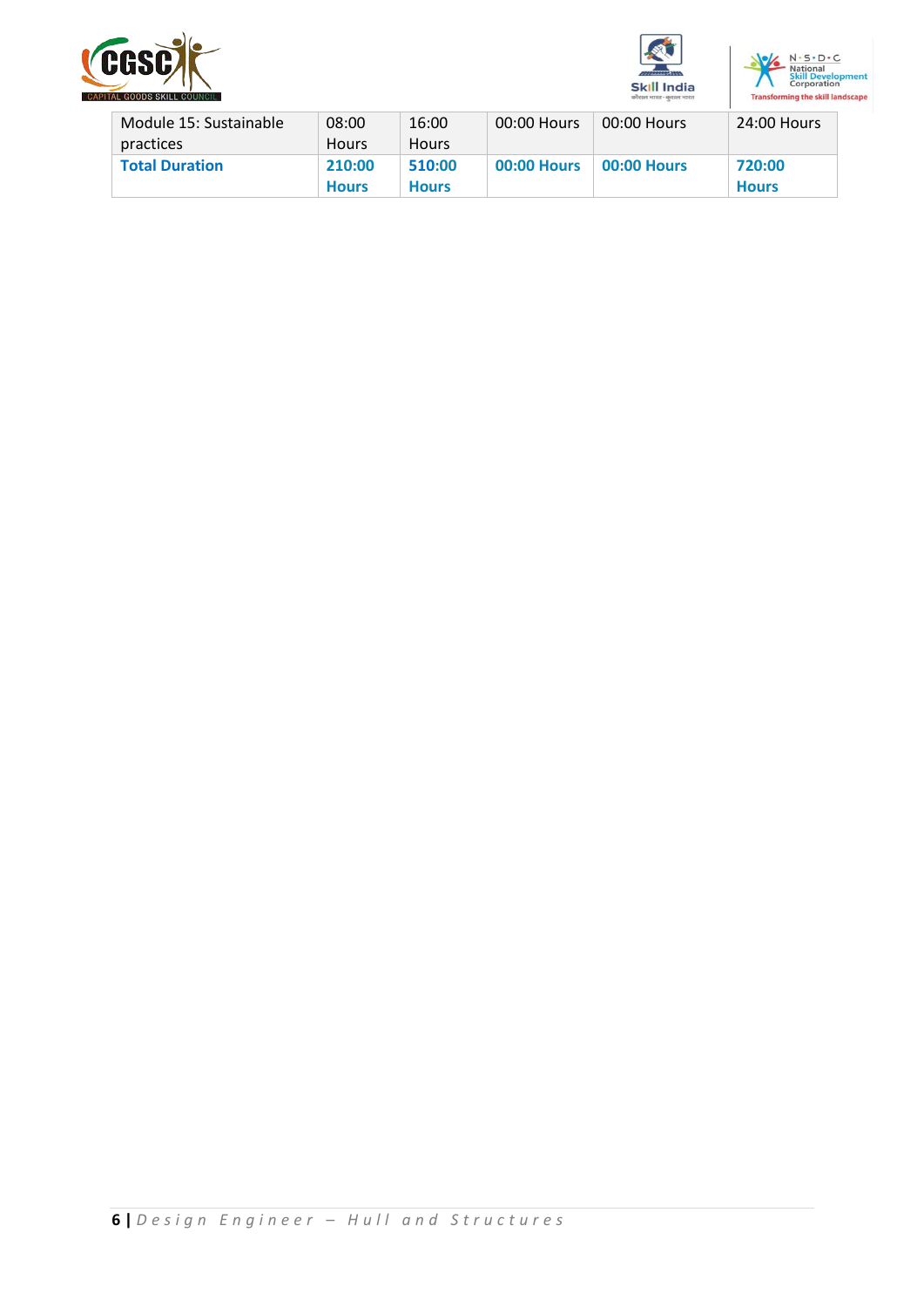





## **Module Details**

## <span id="page-6-1"></span><span id="page-6-0"></span>**Module 1: Introduction to the sector and the job role** *Bridge Module*

#### **Terminal Outcomes:**

- Provide an overview of the ship building segment of strategic manufacturing industry.
- List the key responsibilities of a design engineer hull and structures.

|           | Duration: 08:00                                                                            | Duration: 00:00                          |
|-----------|--------------------------------------------------------------------------------------------|------------------------------------------|
|           | Theory - Key Learning Outcomes                                                             | <b>Practical - Key Learning Outcomes</b> |
|           | Explain the importance of ship building                                                    |                                          |
|           | of<br>strategic<br>manufacturing<br>segment                                                |                                          |
|           | industry.                                                                                  |                                          |
| $\bullet$ | Discuss the scope of employment and                                                        |                                          |
|           | career progression in the ship building                                                    |                                          |
|           | segment of strategic manufacturing.                                                        |                                          |
| ٠         | List the key responsibilities of a design                                                  |                                          |
|           | engineer - hull and structures.                                                            |                                          |
|           | Explain the importance of referring to                                                     |                                          |
|           | relevant sources for information pertaining                                                |                                          |
|           | to employment terms, entitlements, job                                                     |                                          |
|           | role and responsibilities in an organisation.                                              |                                          |
|           | Explain the importance of reading and                                                      |                                          |
|           | following legislation, standards, policies,                                                |                                          |
|           | and procedures followed in the company                                                     |                                          |
|           | relevant to own employment and                                                             |                                          |
|           | performance conditions.                                                                    |                                          |
|           | Outline the relevant people that work with                                                 |                                          |
|           | a design engineer - hull and structures                                                    |                                          |
|           | along with their key responsibilities.                                                     |                                          |
|           | Explain the importance of identifying and                                                  |                                          |
|           | following reporting structure, inter-                                                      |                                          |
|           | dependent functions, lines and procedures                                                  |                                          |
|           | in the work area.                                                                          |                                          |
|           | <b>Classroom Aids:</b>                                                                     |                                          |
|           | Computer, Projection Equipment, PowerPoint Presentation and software, Facilitator's Guide, |                                          |
|           | Participant's Handbook                                                                     |                                          |
|           | <b>Tools, Equipment and Other Requirements</b>                                             |                                          |
| Nil       |                                                                                            |                                          |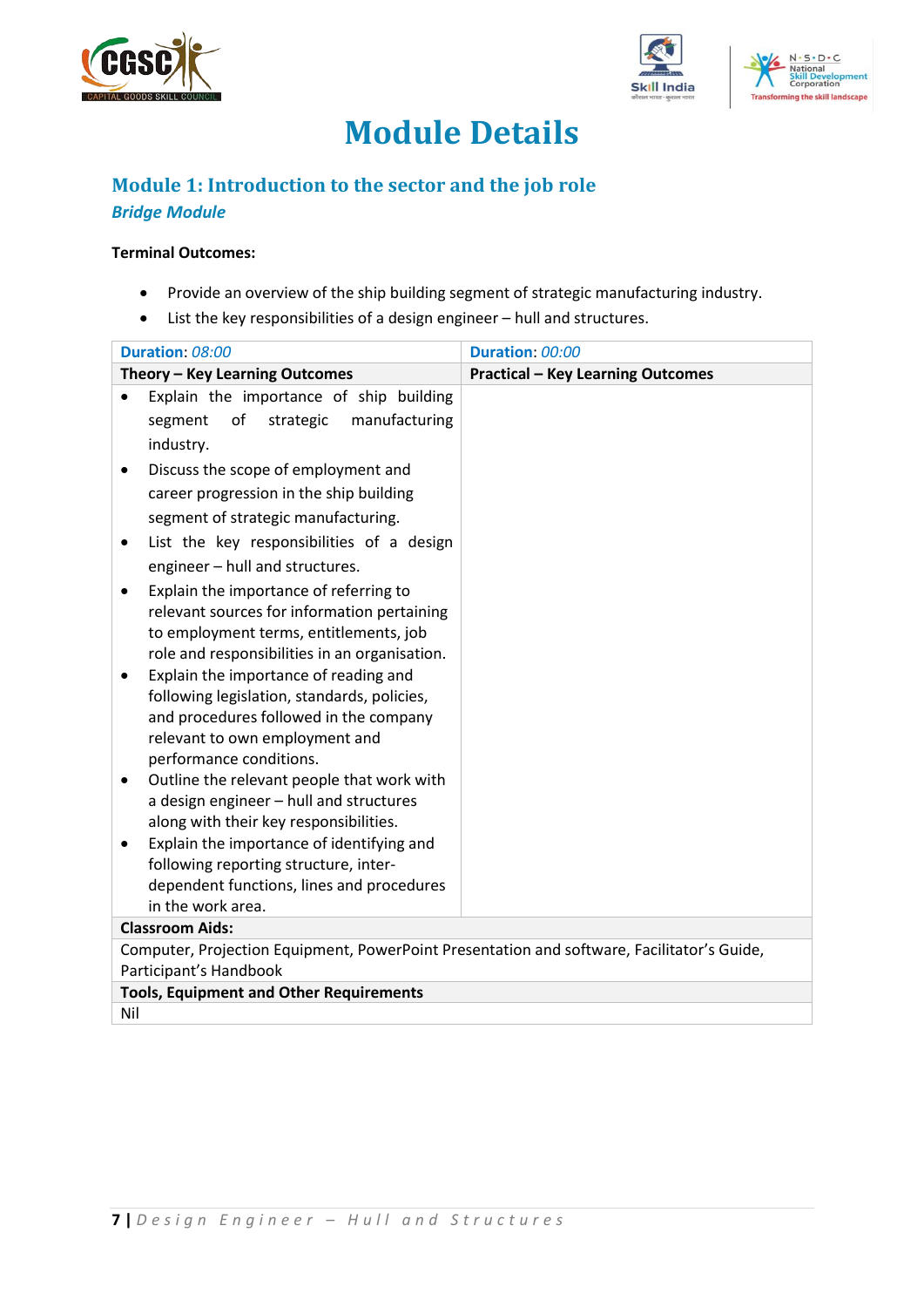





## <span id="page-7-0"></span>**Module 2: Basics of naval ship design** *Mapped to CSC/N0409, v 1.0*

## **Terminal Outcomes:**

• Explain basic concepts of naval ship design.

|                        | Duration 40:00                                                                             | Duration: 00:00                          |  |  |
|------------------------|--------------------------------------------------------------------------------------------|------------------------------------------|--|--|
|                        | Theory - Key Learning Outcomes                                                             | <b>Practical - Key Learning Outcomes</b> |  |  |
|                        | Describe various types of naval ships and                                                  |                                          |  |  |
|                        | their layout and key characteristics related                                               |                                          |  |  |
|                        | to hull and structures.                                                                    |                                          |  |  |
|                        | Explain the key steps involved in the ship                                                 |                                          |  |  |
|                        | designing process.                                                                         |                                          |  |  |
|                        | Explain key naval architecture concepts.                                                   |                                          |  |  |
|                        | State the international system (SI) of                                                     |                                          |  |  |
|                        | measurement relevant to naval ship design.                                                 |                                          |  |  |
| ٠                      | State the key bassel conventions on the                                                    |                                          |  |  |
|                        | maritime industry.                                                                         |                                          |  |  |
|                        | Discuss the rules and guidelines specified in                                              |                                          |  |  |
|                        | standards applicable to naval ships.                                                       |                                          |  |  |
|                        | Discuss classification rules and design norms                                              |                                          |  |  |
|                        | of different types of ships.                                                               |                                          |  |  |
| <b>Classroom Aids:</b> |                                                                                            |                                          |  |  |
|                        | Computer, Projection Equipment, PowerPoint Presentation and software, Facilitator's Guide, |                                          |  |  |
|                        | Participant's Handbook                                                                     |                                          |  |  |
|                        | <b>Tools, Equipment and Other Requirements</b>                                             |                                          |  |  |
|                        | Naval ships for a field visit                                                              |                                          |  |  |
|                        |                                                                                            |                                          |  |  |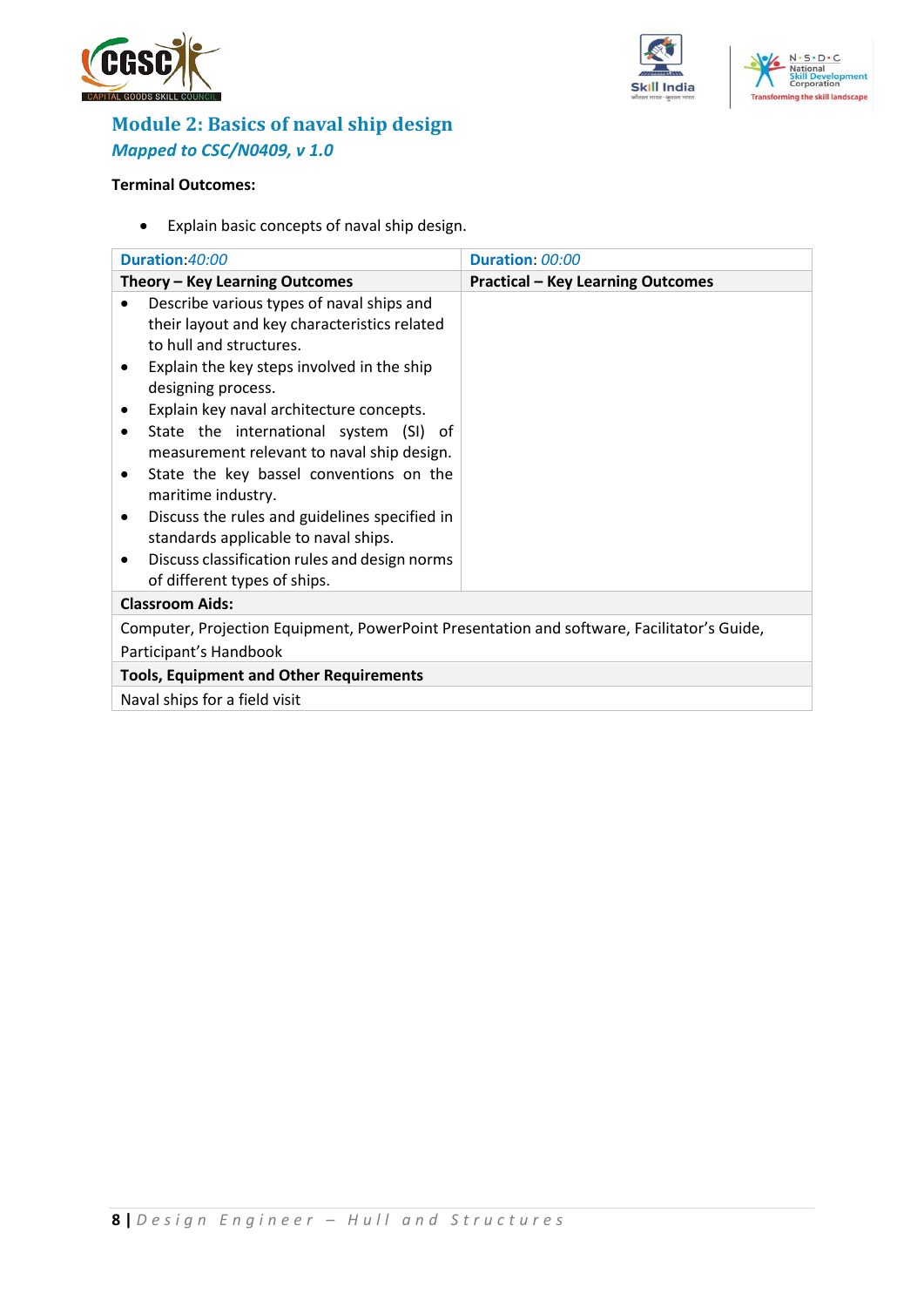





## <span id="page-8-0"></span>**Module 3: Information gathering**  *Mapped to CSC/N0409, v 1.0*

#### **Terminal Outcomes:**

• Demonstrate the steps involved in gathering of information required to initiate hull and structures design for naval ships.

| Duration: 16:00                                                                                                                                                                                                                                                                                                                                                                                                                                                                                                                                                                                                                                                                                                                                                                                                                                                                                                                                                                                                                              | Duration: 24:00                                                                                                                                                                                                                                                                                                                                                                                                                                                                                                                                                                                                                                                                                                                                        |  |  |
|----------------------------------------------------------------------------------------------------------------------------------------------------------------------------------------------------------------------------------------------------------------------------------------------------------------------------------------------------------------------------------------------------------------------------------------------------------------------------------------------------------------------------------------------------------------------------------------------------------------------------------------------------------------------------------------------------------------------------------------------------------------------------------------------------------------------------------------------------------------------------------------------------------------------------------------------------------------------------------------------------------------------------------------------|--------------------------------------------------------------------------------------------------------------------------------------------------------------------------------------------------------------------------------------------------------------------------------------------------------------------------------------------------------------------------------------------------------------------------------------------------------------------------------------------------------------------------------------------------------------------------------------------------------------------------------------------------------------------------------------------------------------------------------------------------------|--|--|
| Theory - Key Learning Outcomes                                                                                                                                                                                                                                                                                                                                                                                                                                                                                                                                                                                                                                                                                                                                                                                                                                                                                                                                                                                                               | <b>Practical - Key Learning Outcomes</b>                                                                                                                                                                                                                                                                                                                                                                                                                                                                                                                                                                                                                                                                                                               |  |  |
| List the information required for design brief<br>$\bullet$<br>of hull and structures for naval vessel and<br>their sources.<br>Describe<br>calculate<br>how<br>basic<br>to<br>٠<br>characteristics of the hull by analysing<br>design proposal and specifications.<br>Explain the importance of reference ship<br>hull and structure design documents and<br>their sources<br>List the sources for obtaining reference ship<br>٠<br>hull and structure design documents.<br>Explain the importance of extracting<br>٠<br>relevant information<br>the<br>on<br>latest<br>technologies, standards and guidance for<br>compliances and improvements in design<br>from authorised sources.<br>List authorised sources of information on<br>latest technologies, standards and guidance<br>for compliances and improvements in naval<br>ship design.<br>Explain the importance of familiarizing with<br>company systems for recording design<br>information and commonly used systems in<br>organisations involved in Naval<br>ship<br>building. | Demonstrate the steps involved in collating<br>$\bullet$<br>inputs for the design of hull and structures<br>for naval vessels.<br>Select a reference design from specified<br>$\bullet$<br>statistical data for hull and structures<br>design, which meets the<br>preliminary<br>requirements like type and displacement.<br>Establish basic characteristics of the hull,<br>$\bullet$<br>such as size and weight to fulfil qualitative<br>requirements by analyzing design proposal<br>and specifications<br>Identify design constraints for specified<br>$\bullet$<br>naval ship hull and structures design<br>projects.<br>Identify resources required at various stages<br>$\bullet$<br>designing<br>based on<br>specifications<br>of<br>provided. |  |  |
| <b>Classroom Aids:</b>                                                                                                                                                                                                                                                                                                                                                                                                                                                                                                                                                                                                                                                                                                                                                                                                                                                                                                                                                                                                                       |                                                                                                                                                                                                                                                                                                                                                                                                                                                                                                                                                                                                                                                                                                                                                        |  |  |
| Computer, Projection Equipment, PowerPoint Presentation and software, Facilitator's Guide,<br>Participant's Handbook                                                                                                                                                                                                                                                                                                                                                                                                                                                                                                                                                                                                                                                                                                                                                                                                                                                                                                                         |                                                                                                                                                                                                                                                                                                                                                                                                                                                                                                                                                                                                                                                                                                                                                        |  |  |
| <b>Tools, Equipment and Other Requirements</b>                                                                                                                                                                                                                                                                                                                                                                                                                                                                                                                                                                                                                                                                                                                                                                                                                                                                                                                                                                                               |                                                                                                                                                                                                                                                                                                                                                                                                                                                                                                                                                                                                                                                                                                                                                        |  |  |
| Computers, printers, access to internat. EDD system, stationary, reference designs for various                                                                                                                                                                                                                                                                                                                                                                                                                                                                                                                                                                                                                                                                                                                                                                                                                                                                                                                                               |                                                                                                                                                                                                                                                                                                                                                                                                                                                                                                                                                                                                                                                                                                                                                        |  |  |

Computers, printers, access to internet, ERP system, stationary, reference designs for various types of Naval ships, Project requirements, Rules and guidelines specified in Standards, Books, Journals, NPTEL Lectures, Published Papers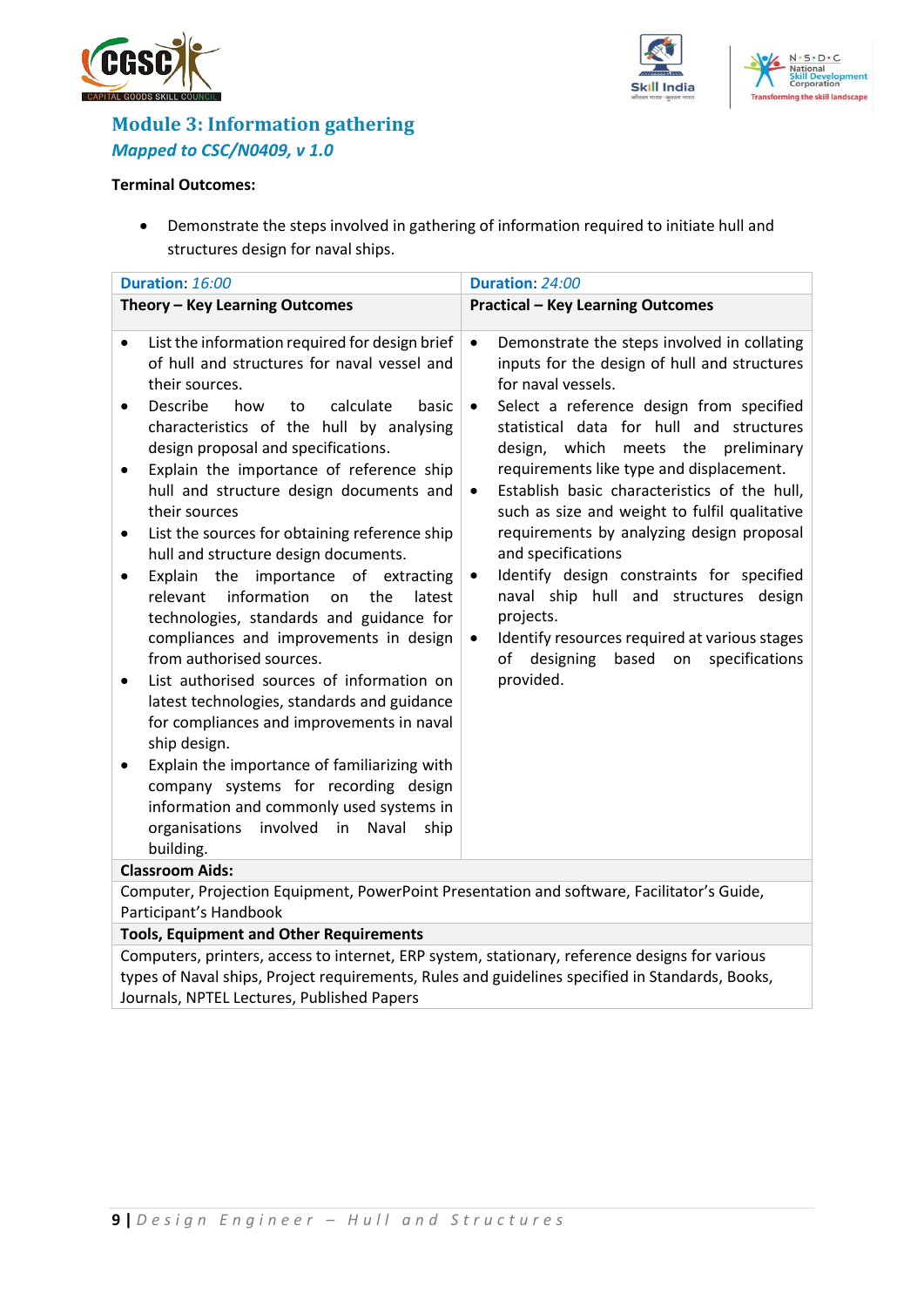





## <span id="page-9-0"></span>**Module 4: Planning and organising** *Mapped to CSC/N0409, v 1.0*

#### **Terminal Outcomes:**

• Demonstrate the steps involved in planning and organising for naval ship design for hull and structures

| Duration: 12:00                                                                                                                                                                                                                                                                                                                                                                                                                                                                                                                                                                                                                                                                                                                                                                    | Duration: 44:00                                                                                                                                                                                                                                                                                                                                                                                                                                                                                                                                                                                                                                                                                                                                                                                                               |
|------------------------------------------------------------------------------------------------------------------------------------------------------------------------------------------------------------------------------------------------------------------------------------------------------------------------------------------------------------------------------------------------------------------------------------------------------------------------------------------------------------------------------------------------------------------------------------------------------------------------------------------------------------------------------------------------------------------------------------------------------------------------------------|-------------------------------------------------------------------------------------------------------------------------------------------------------------------------------------------------------------------------------------------------------------------------------------------------------------------------------------------------------------------------------------------------------------------------------------------------------------------------------------------------------------------------------------------------------------------------------------------------------------------------------------------------------------------------------------------------------------------------------------------------------------------------------------------------------------------------------|
| Theory - Key Learning Outcomes                                                                                                                                                                                                                                                                                                                                                                                                                                                                                                                                                                                                                                                                                                                                                     | <b>Practical - Key Learning Outcomes</b>                                                                                                                                                                                                                                                                                                                                                                                                                                                                                                                                                                                                                                                                                                                                                                                      |
| State the information and level of detail to<br>$\bullet$<br>be included in a design brief.<br>Describe key project management tools and<br>$\bullet$<br>concepts.<br>Explain the importance of identifying design<br>constraints.<br>State some common constraints related to<br>$\bullet$<br>construction in terms of capacity of<br>shipyard.<br>List some common 2D/3D software and<br>$\bullet$<br>drafting workstations applicable to naval<br>ship design activities.<br>Explain the need to familiarize with<br>company systems used in their organisation<br>for recording design information.<br>Describe the activities involved in organising<br>for the availability of equipment, materials<br>and manpower resources at various stages<br>of the designing process. | Prepare a design brief with all information<br>$\bullet$<br>required for commencement of designing.<br>Prepare a list of specific tasks required for<br>$\bullet$<br>designing requirements across various ship<br>design stages.<br>Prepare plan for construction of vessel in<br>$\bullet$<br>dockyard including sequence of shipping in<br>and shipping out.<br>Produce work measurement<br>records,<br>$\bullet$<br>progress reports and output PERT charts.<br>Perform feasibility analysis on design plan.<br>$\bullet$<br>Demonstrate the activities involved in the<br>$\bullet$<br>preparation of the software and drafting<br>workstations for various design activities<br>such as 2D/3D drafting, hull modelling,<br>structural design, stability, computation<br>fluid dynamic / manouvering and FE<br>analysis. |
| <b>Classroom Aids:</b><br>Computer, Projection Equipment, PowerPoint Presentation and software, Facilitator's Guide,                                                                                                                                                                                                                                                                                                                                                                                                                                                                                                                                                                                                                                                               |                                                                                                                                                                                                                                                                                                                                                                                                                                                                                                                                                                                                                                                                                                                                                                                                                               |
|                                                                                                                                                                                                                                                                                                                                                                                                                                                                                                                                                                                                                                                                                                                                                                                    |                                                                                                                                                                                                                                                                                                                                                                                                                                                                                                                                                                                                                                                                                                                                                                                                                               |

Participant's Handbook

#### **Tools, Equipment and Other Requirements**

Computers, printers, access to internet, ERP system, stationary, Reference designs for various types of Naval ships, Project requirements, Rules and guidelines specified in Standards, Books, Journals, NPTEL Lectures, Published Papers, Software used for naval ship design activities such as 2D Drafting- AutoCAD; 3D Drafting-UGNx, CATIA (for all except hull), Solidworks, Rhino (for only hull modelling); Stability-MAXSURF, NAPA, Aveva Marine; Structural Design-NAPA, Aveva Marine, SM 3D; FE Analysis-ANSYS, Hypermesh, Femap; CFD (Computation Fluid Dynamic / Manouvering) Analysis - Star CCM+, Fluent)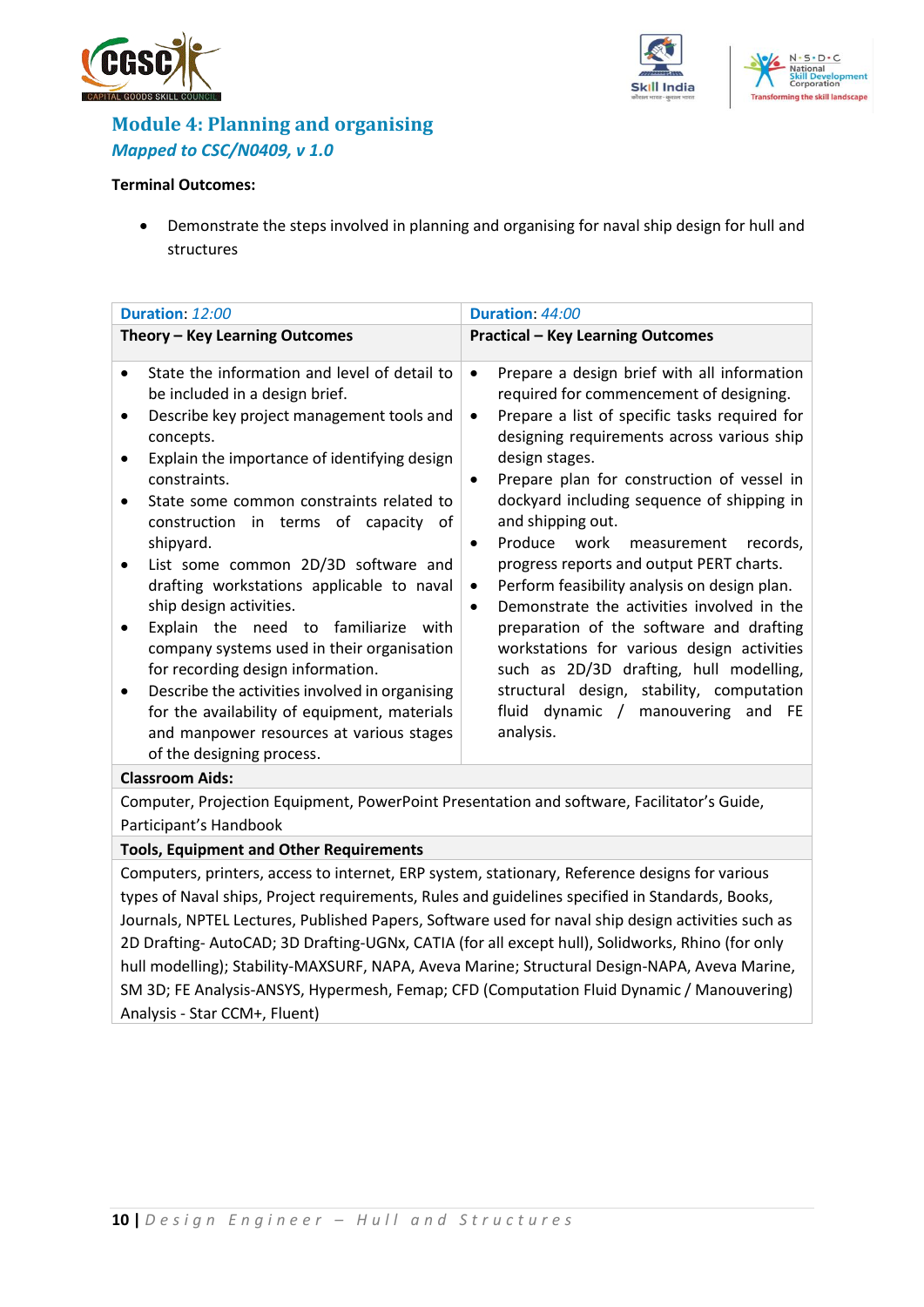





## <span id="page-10-0"></span>**Module 5: Lines plan and hull stability assessment** *Mapped to CSC/N0410, v 1.0*

#### **Terminal Outcomes:**

• Prepare lines plan and assess stability of the hull

| Duration: 24:00                                                                                                                                                                                                                                                                                                                                                                                                                                                                                                                                                                                                                                                                                                                                                                                                                                                                                                                                       | Duration: 48:00                                                                                                                                                                                                                                                                                                                                                                                                                                                                                                                                                                                                                                                                                                                                                                                                                                                        |  |  |  |
|-------------------------------------------------------------------------------------------------------------------------------------------------------------------------------------------------------------------------------------------------------------------------------------------------------------------------------------------------------------------------------------------------------------------------------------------------------------------------------------------------------------------------------------------------------------------------------------------------------------------------------------------------------------------------------------------------------------------------------------------------------------------------------------------------------------------------------------------------------------------------------------------------------------------------------------------------------|------------------------------------------------------------------------------------------------------------------------------------------------------------------------------------------------------------------------------------------------------------------------------------------------------------------------------------------------------------------------------------------------------------------------------------------------------------------------------------------------------------------------------------------------------------------------------------------------------------------------------------------------------------------------------------------------------------------------------------------------------------------------------------------------------------------------------------------------------------------------|--|--|--|
| Theory - Key Learning Outcomes                                                                                                                                                                                                                                                                                                                                                                                                                                                                                                                                                                                                                                                                                                                                                                                                                                                                                                                        | <b>Practical - Key Learning Outcomes</b>                                                                                                                                                                                                                                                                                                                                                                                                                                                                                                                                                                                                                                                                                                                                                                                                                               |  |  |  |
| Explain how the principal dimensions of the<br>$\bullet$<br>vessel are determined.<br>Describe key naval ship design and<br>engineering concepts.<br>List hull and hull structure features and<br>$\bullet$<br>statistics.<br>Describe fundamentals of fluid mechanics,<br>٠<br>dynamics,<br>structural<br>manoeuvring<br>calculations, hydrostatics, hydrodynamics,<br>ship resistance and propulsion, marine<br>mechanics of materials and theory of<br>vibration and their naval architectural<br>calculations.<br>State the types of design features that<br>٠<br>should be considered unique or specific to<br>naval ship hull and hull structures design.<br>Describe the process for developing basic<br>٠<br>sectional and waterline curves of the hull<br>and structure to establish the centre of<br>gravity, ideal hull form.<br>Explain the relevance of draft marks,<br>plimsoll marks, load line marks at the final<br>dimension stage. | Determine principal dimensions of the<br>$\bullet$<br>vessel using design requirements<br>and<br>reference ship data.<br>Prepare lines plan for the ship's hull and<br>$\bullet$<br>appendages.<br>Prepare general arrangement plan based on<br>$\bullet$<br>the requirements.<br>Calculate preliminary weight estimation and<br>$\bullet$<br>centre of gravity as per the requirement of<br>the vessel.<br>Conduct resistance analysis on the lines<br>$\bullet$<br>plan.<br>Develop basic sectional and waterline<br>$\bullet$<br>curves of the hull and structure to establish<br>the center of gravity, ideal hull form.<br>Identify propeller specifications<br>using<br>$\bullet$<br>powering calculations.<br>Calculate buoyancy, trim and stability.<br>$\bullet$<br>Make draft marks, plimsoll marks, load line<br>$\bullet$<br>marks at the dimension stage. |  |  |  |
| <b>Classroom Aids:</b><br>Computer, Projection Equipment, PowerPoint Presentation and software, Facilitator's Guide,                                                                                                                                                                                                                                                                                                                                                                                                                                                                                                                                                                                                                                                                                                                                                                                                                                  |                                                                                                                                                                                                                                                                                                                                                                                                                                                                                                                                                                                                                                                                                                                                                                                                                                                                        |  |  |  |
| Participant's Handbook                                                                                                                                                                                                                                                                                                                                                                                                                                                                                                                                                                                                                                                                                                                                                                                                                                                                                                                                |                                                                                                                                                                                                                                                                                                                                                                                                                                                                                                                                                                                                                                                                                                                                                                                                                                                                        |  |  |  |

#### **Tools, Equipment and Other Requirements**

Computers, printers, access to internet, ERP system, stationary, Software used for naval ship design activities such as 2D Drafting- AutoCAD; Stability-MAXSURF, NAPA, Aveva Marine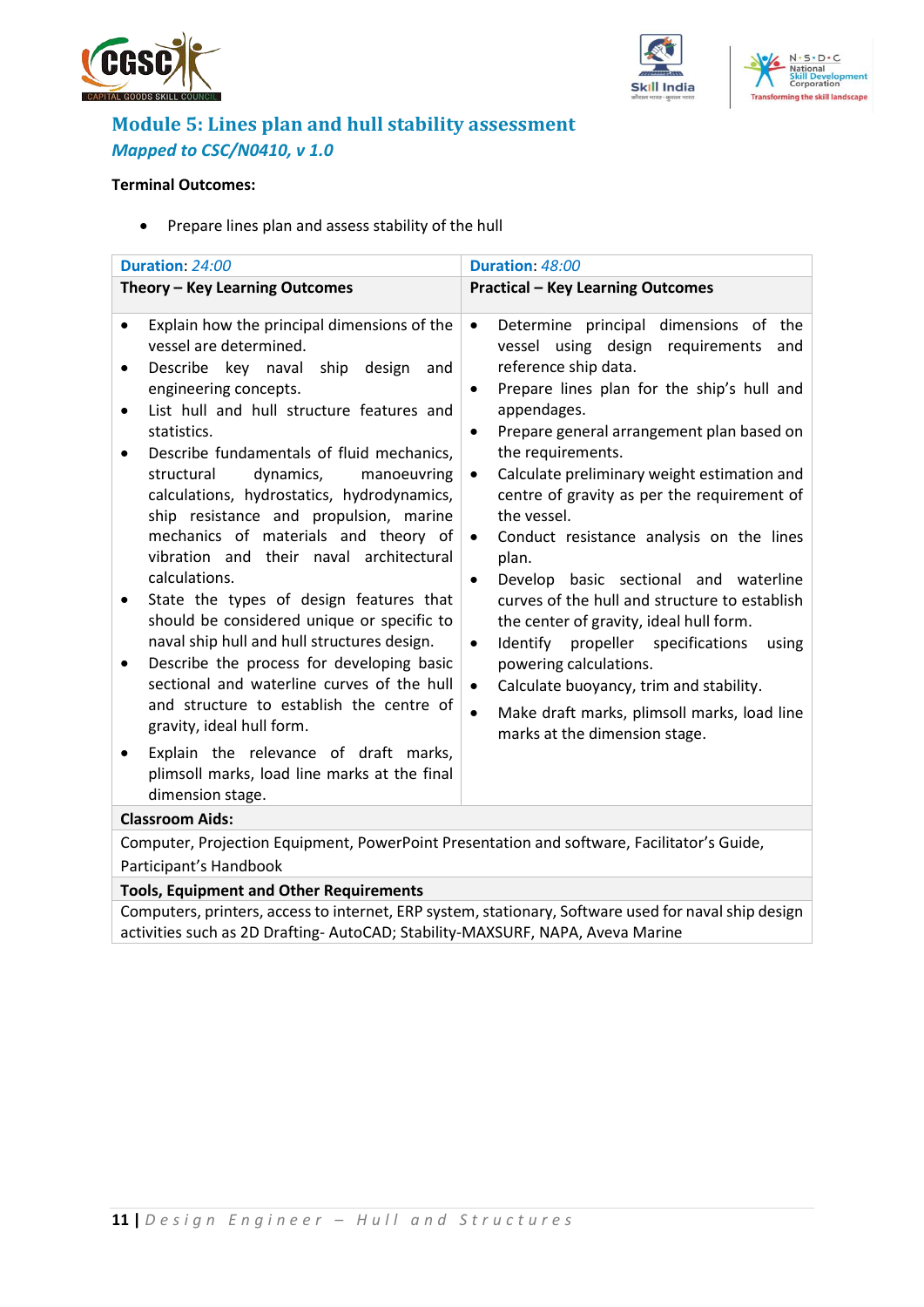

elopment

**Transforming the skill landscape** 



## <span id="page-11-0"></span>**Module 6: Designing hull structures** *Mapped to CSC/N0410, v 1.0*

#### **Terminal Outcomes:**

• Design hull structures for naval ships based on design brief and plan.

| Duration: 16:00                                                                                                                                                                                                                                                                                                                                              | Duration: 40:00                                                                                                                                                                                                                                                                                                                                                                                                                                                                              |  |  |
|--------------------------------------------------------------------------------------------------------------------------------------------------------------------------------------------------------------------------------------------------------------------------------------------------------------------------------------------------------------|----------------------------------------------------------------------------------------------------------------------------------------------------------------------------------------------------------------------------------------------------------------------------------------------------------------------------------------------------------------------------------------------------------------------------------------------------------------------------------------------|--|--|
| Theory - Key Learning Outcomes                                                                                                                                                                                                                                                                                                                               | <b>Practical - Key Learning Outcomes</b>                                                                                                                                                                                                                                                                                                                                                                                                                                                     |  |  |
| Explain how to do a wave load estimation.<br>Describe midship section structural drawing<br>including scantlings.<br>State the frame-wise structural drawing<br>process for scantlings required for structural<br>members at each frame.<br>Explain the concepts applied for integration<br>of various components of hull and structure<br>on drawing board. | Calculate the wave loads on the hull of a<br>$\bullet$<br>ship.<br>Design midship section structural drawing<br>٠<br>including scantlings.<br>Identify of local load on ship's hull and<br>$\bullet$<br>design hull structure at various locations.<br>Prepare the frame-wise structural drawings<br>$\bullet$<br>after determining the scantlings required for<br>structural members at each frame.<br>Integrate various components of hull and<br>$\bullet$<br>structure on drawing board. |  |  |
| Classroom Aids:                                                                                                                                                                                                                                                                                                                                              |                                                                                                                                                                                                                                                                                                                                                                                                                                                                                              |  |  |
| Computer, Projection Equipment, PowerPoint Presentation and software, Facilitator's Guide,<br>Participant's Handbook                                                                                                                                                                                                                                         |                                                                                                                                                                                                                                                                                                                                                                                                                                                                                              |  |  |
| <b>Tools, Equipment and Other Requirements</b>                                                                                                                                                                                                                                                                                                               |                                                                                                                                                                                                                                                                                                                                                                                                                                                                                              |  |  |
| Computers, printers, access to internet, ERP system, stationary, Software used for naval ship<br>design activities such as 2D Drafting-AutoCAD; Stability-MAXSURF, NAPA, Aveva Marine;                                                                                                                                                                       |                                                                                                                                                                                                                                                                                                                                                                                                                                                                                              |  |  |

Structural Design-NAPA, Aveva Marine, SM 3D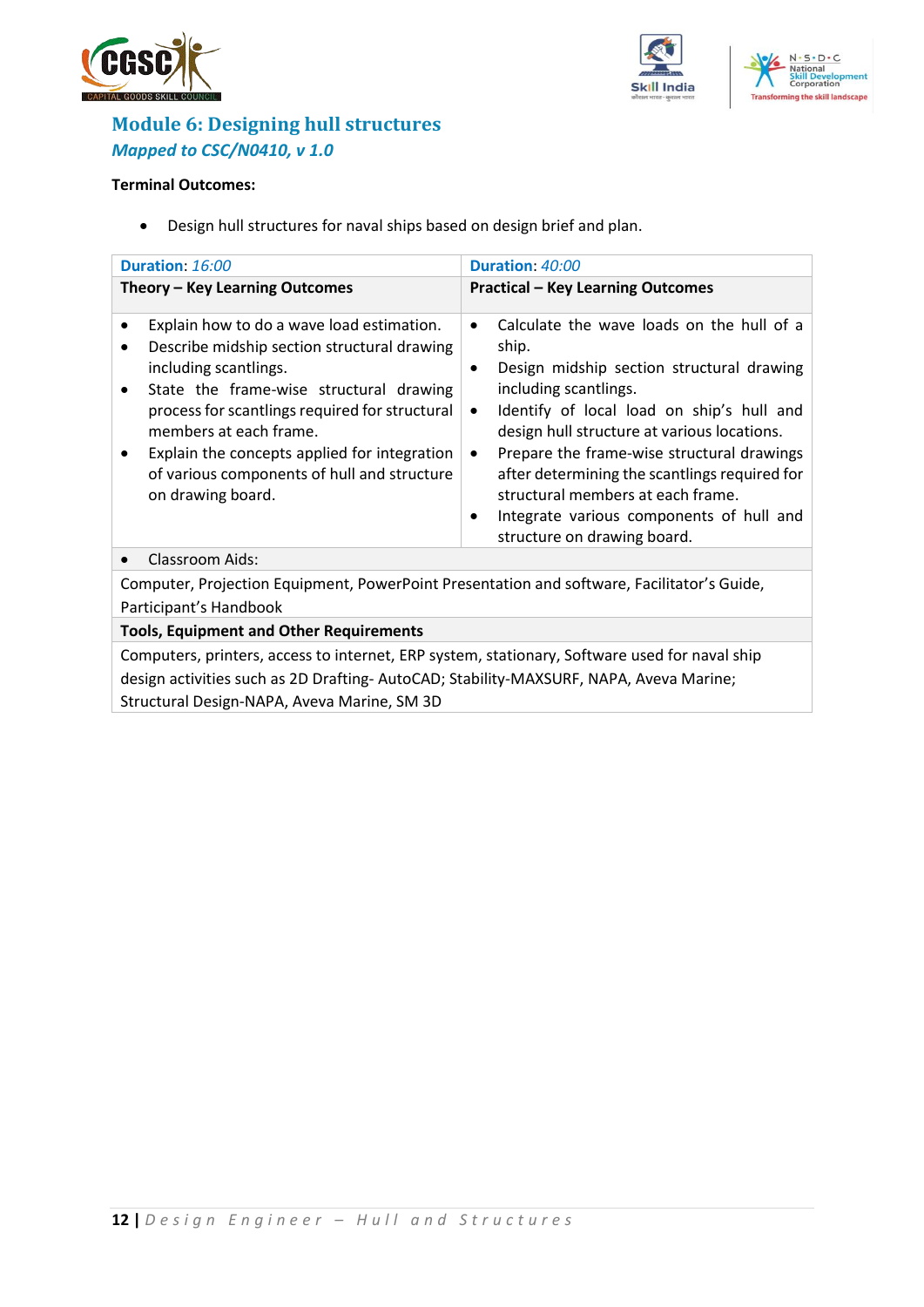





## <span id="page-12-0"></span>**Module 7: Design verification and modification** *Mapped to CSC/N0410, v 1.0*

### **Terminal Outcomes:**

• Perform basic design verification and modifications based on calculations.

| Duration: 24:00                                                                                                                                                                                                                                                                                                                                                                                                                                                                                              | Duration: 80:00                                                                                                                                                                                                                                                                                                                                                                                                                                                                                                                                                     |
|--------------------------------------------------------------------------------------------------------------------------------------------------------------------------------------------------------------------------------------------------------------------------------------------------------------------------------------------------------------------------------------------------------------------------------------------------------------------------------------------------------------|---------------------------------------------------------------------------------------------------------------------------------------------------------------------------------------------------------------------------------------------------------------------------------------------------------------------------------------------------------------------------------------------------------------------------------------------------------------------------------------------------------------------------------------------------------------------|
| Theory - Key Learning Outcomes                                                                                                                                                                                                                                                                                                                                                                                                                                                                               | <b>Practical - Key Learning Outcomes</b>                                                                                                                                                                                                                                                                                                                                                                                                                                                                                                                            |
| Describe the concepts involved in strength<br>and stability/buckling analysis.<br>State the steps involved in the calculation of<br>the steel weight of the ship.<br>Describe the standard measures to ensure<br>$\bullet$<br>that the steel weight lies within the<br>empirically and statistically obtained limits<br>specific to naval vessels welding processes<br>and their relevant applications.<br>Describe the welding technology and non-<br>destructive testing methods used in ship<br>building. | Perform ship maneuverability assessment.<br>٠<br>Perform strength and stability/buckling<br>$\bullet$<br>analysis and ensure that the structure is<br>within the required factor of safety as<br>recommended by Classification society.<br>Calculate the steel weight of the ship.<br>$\bullet$<br>Apply standard measures to ensure that the<br>$\bullet$<br>steel weight lies within the empirically and<br>statistically obtained limits specific to naval<br>vessels.<br>Analyse to identify suitable grade of material<br>$\bullet$<br>and welding technology. |
| Explain the application of corrosion science<br>to ship building and design.<br>State the importance of driving innovation<br>and research.                                                                                                                                                                                                                                                                                                                                                                  | Modify hull and hull structure design based<br>$\bullet$<br>on analysis.                                                                                                                                                                                                                                                                                                                                                                                                                                                                                            |
| List<br>key<br>initiatives<br>green<br>and<br>$\bullet$<br>implementation of approved initiatives in<br>naval ship design.<br>Describe improved CFD (Computation Fluid<br>Dynamic) procedures<br>and<br>non-linear<br>probabilistic design procedures.<br>Discuss the application of new lightweight<br>materials.                                                                                                                                                                                           |                                                                                                                                                                                                                                                                                                                                                                                                                                                                                                                                                                     |
| <b>Classroom Aids:</b>                                                                                                                                                                                                                                                                                                                                                                                                                                                                                       |                                                                                                                                                                                                                                                                                                                                                                                                                                                                                                                                                                     |
| Computer, Projection Equipment, PowerPoint Presentation and software, Facilitator's Guide,                                                                                                                                                                                                                                                                                                                                                                                                                   |                                                                                                                                                                                                                                                                                                                                                                                                                                                                                                                                                                     |

## Participant's Handbook

**Tools, Equipment and Other Requirements**  Computers, printers, access to internet, ERP system, stationary, Software used for naval ship

design activities such as 2D Drafting- AutoCAD; Stability-MAXSURF, NAPA, Aveva Marine; CFD (Computation Fluid Dynamic / Manouvering) Analysis - Star CCM+, Fluent)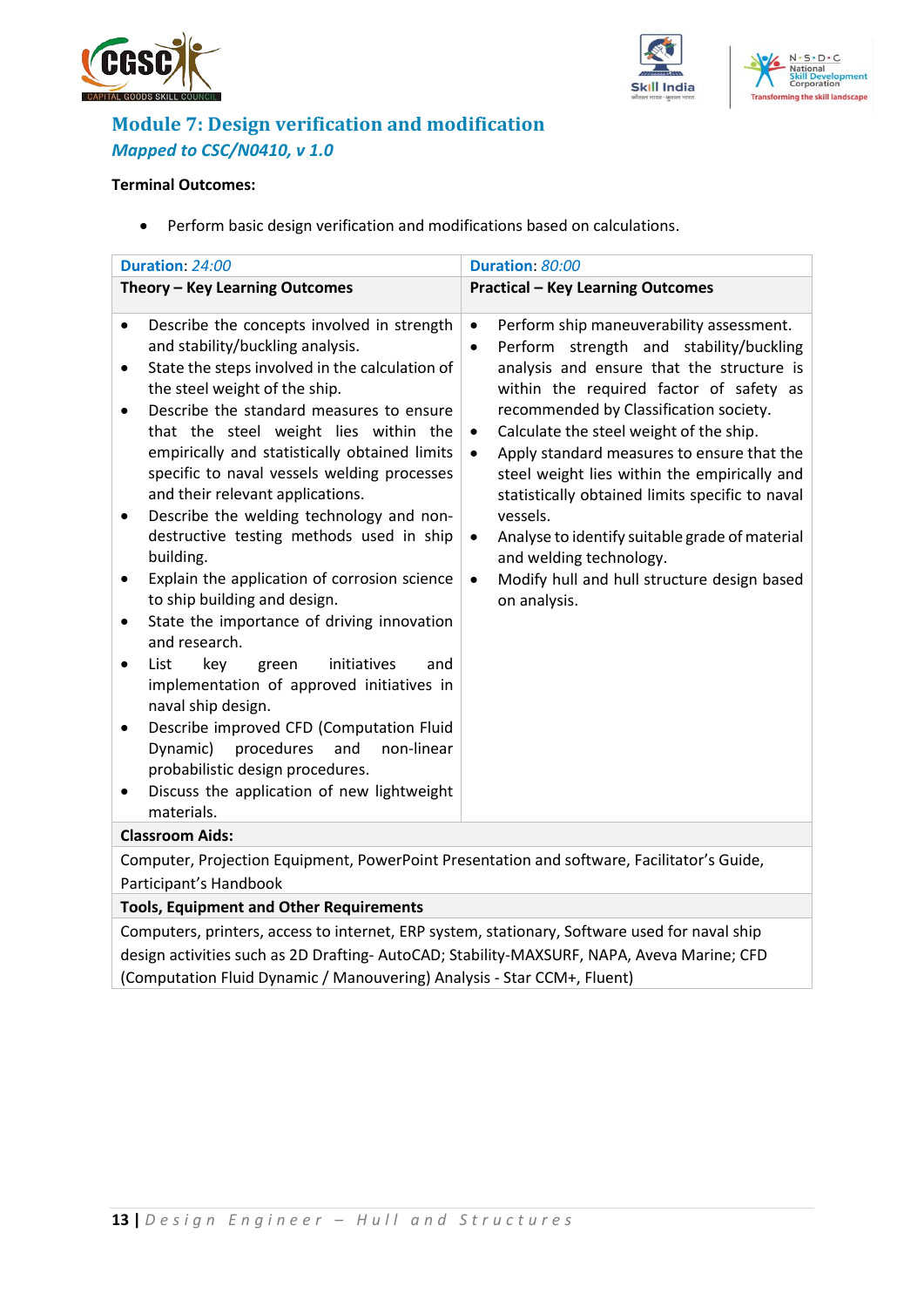





## <span id="page-13-0"></span>**Module 8: 3D Modelling and testing** *Mapped to CSC/N0410, v 1.0*

### **Terminal Outcomes:**

• Prepare and test the 3D Model.

| Duration: 16:00<br>Duration: 84:00                                                                                                                                                                                                                                                                                                                                                                                                                                                                                                                             |                                                                                                                                                                                                                                                                                                                                                                                                                                                                                                                                                                                                                                                                                                                                    |  |  |  |  |
|----------------------------------------------------------------------------------------------------------------------------------------------------------------------------------------------------------------------------------------------------------------------------------------------------------------------------------------------------------------------------------------------------------------------------------------------------------------------------------------------------------------------------------------------------------------|------------------------------------------------------------------------------------------------------------------------------------------------------------------------------------------------------------------------------------------------------------------------------------------------------------------------------------------------------------------------------------------------------------------------------------------------------------------------------------------------------------------------------------------------------------------------------------------------------------------------------------------------------------------------------------------------------------------------------------|--|--|--|--|
| Theory - Key Learning Outcomes                                                                                                                                                                                                                                                                                                                                                                                                                                                                                                                                 | <b>Practical - Key Learning Outcomes</b>                                                                                                                                                                                                                                                                                                                                                                                                                                                                                                                                                                                                                                                                                           |  |  |  |  |
| List the software generally used in 3D<br>$\bullet$<br>Modelling and testing of ships and their key<br>features.<br>Describe the key steps involved in 3D<br>modelling and meshing process for hull and<br>structures of a ship.<br>Explain the relevance and process of finite<br>element analyses for various conditions.<br>Explain the relevance and process of<br>evaluating the manoeuvrability and stability<br>of the bare hull.<br>Explain the relevance and process of<br>$\bullet$<br>measuring the hydrodynamic coefficients<br>for the bare hull. | Prepare the 3D hull and structural model<br>$\bullet$<br>software,<br>based<br>using<br>design<br>on<br>specifications.<br>Carry out meshing on the 3D model.<br>$\bullet$<br>Perform finite element analyses for various<br>$\bullet$<br>conditions on the 3D model.<br>Evaluate the maneuverability and stability of<br>$\bullet$<br>the bare hull on the 3D model.<br>Measure the hydrodynamic coefficients for<br>$\bullet$<br>the bare hull.<br>Carry out accidental load procedures.<br>٠<br>Identify changes required in the hull's shape<br>$\bullet$<br>or geometry.<br>Modify based on testing results till the 3D<br>$\bullet$<br>model clears the tests.<br>Utilize ship models testing procedures as per<br>$\bullet$ |  |  |  |  |
| <b>Classroom Aids:</b>                                                                                                                                                                                                                                                                                                                                                                                                                                                                                                                                         | standards (ITTC).                                                                                                                                                                                                                                                                                                                                                                                                                                                                                                                                                                                                                                                                                                                  |  |  |  |  |
| Computer, Projection Equipment, PowerPoint Presentation and software, Facilitator's Guide,                                                                                                                                                                                                                                                                                                                                                                                                                                                                     |                                                                                                                                                                                                                                                                                                                                                                                                                                                                                                                                                                                                                                                                                                                                    |  |  |  |  |
| Participant's Handbook                                                                                                                                                                                                                                                                                                                                                                                                                                                                                                                                         |                                                                                                                                                                                                                                                                                                                                                                                                                                                                                                                                                                                                                                                                                                                                    |  |  |  |  |
| <b>Tools, Equipment and Other Requirements</b>                                                                                                                                                                                                                                                                                                                                                                                                                                                                                                                 |                                                                                                                                                                                                                                                                                                                                                                                                                                                                                                                                                                                                                                                                                                                                    |  |  |  |  |
| Computere, printere, acesse to internat. FBB sustant stationary, Coftware used for pouglabin                                                                                                                                                                                                                                                                                                                                                                                                                                                                   |                                                                                                                                                                                                                                                                                                                                                                                                                                                                                                                                                                                                                                                                                                                                    |  |  |  |  |

Computers, printers, access to internet, ERP system, stationary, Software used for naval ship design activities such as 2D Drafting- AutoCAD; 3D Drafting-UGNx, CATIA (for all except hull), Solidworks, Rhino (for only hull modelling); Stability-MAXSURF, NAPA, Aveva Marine; FE Analysis-ANSYS, Hypermesh, Femap; CFD (Computation Fluid Dynamic / Manouvering) Analysis - Star CCM+, Fluent)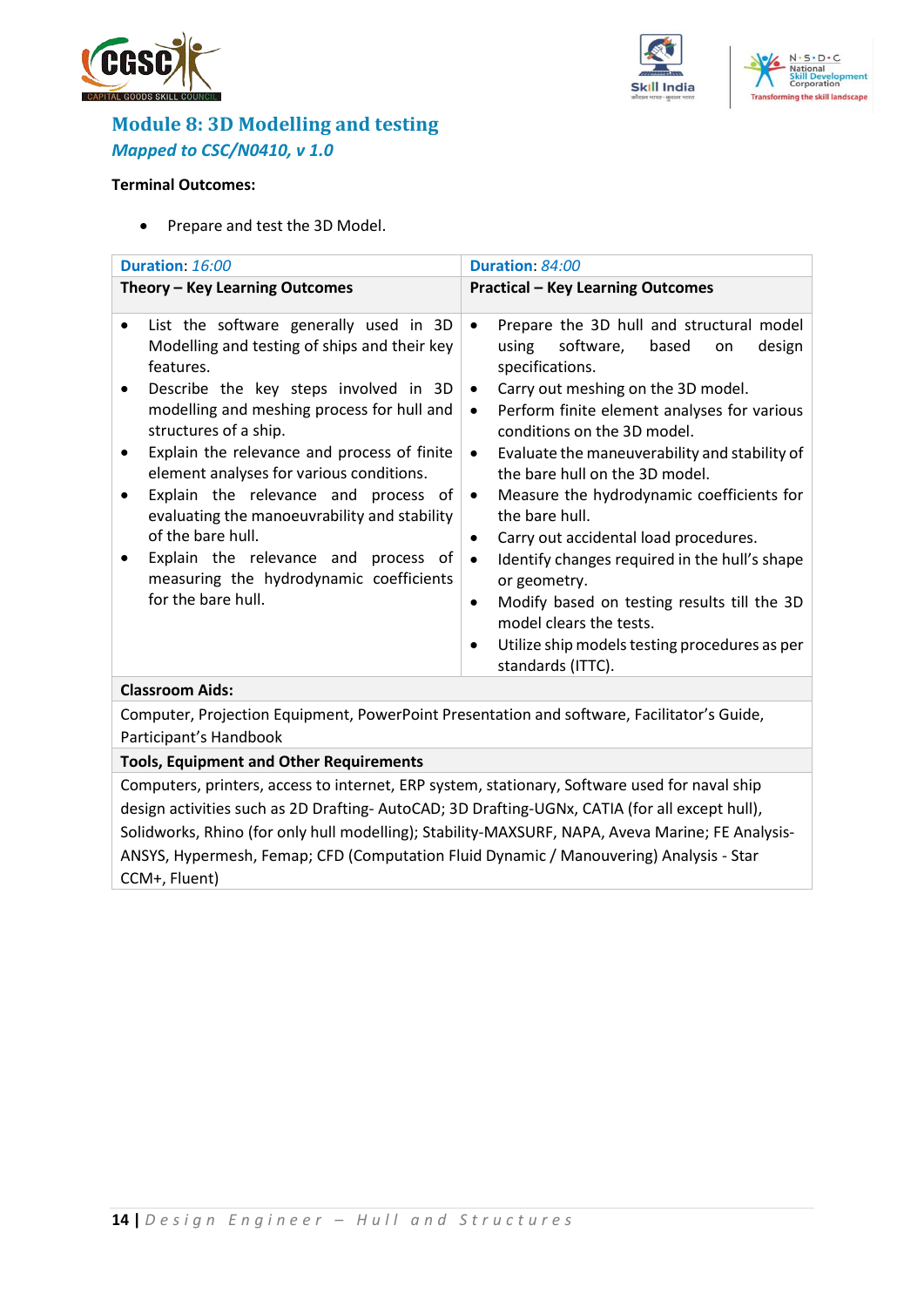





## <span id="page-14-0"></span>**Module 9: Internal structures design** *Mapped to CSC/N0411, v 1.0*

### **Terminal Outcomes:**

• Demonstrate the designing of layout and analysis of internal structures.

| Duration: 18:00                                                                                                                                                                                                                                                                                                                                                                                                                                                                       | Duration: 96:00                                                                                                                                                                                                                                                                                                                                                                                                                                                                                                                                                                                                                                                                                                                                                                                                                                                                                                                                                                                                                                                                                                                                                                                                                                                                                                               |  |  |  |
|---------------------------------------------------------------------------------------------------------------------------------------------------------------------------------------------------------------------------------------------------------------------------------------------------------------------------------------------------------------------------------------------------------------------------------------------------------------------------------------|-------------------------------------------------------------------------------------------------------------------------------------------------------------------------------------------------------------------------------------------------------------------------------------------------------------------------------------------------------------------------------------------------------------------------------------------------------------------------------------------------------------------------------------------------------------------------------------------------------------------------------------------------------------------------------------------------------------------------------------------------------------------------------------------------------------------------------------------------------------------------------------------------------------------------------------------------------------------------------------------------------------------------------------------------------------------------------------------------------------------------------------------------------------------------------------------------------------------------------------------------------------------------------------------------------------------------------|--|--|--|
| Theory - Key Learning Outcomes                                                                                                                                                                                                                                                                                                                                                                                                                                                        | <b>Practical - Key Learning Outcomes</b>                                                                                                                                                                                                                                                                                                                                                                                                                                                                                                                                                                                                                                                                                                                                                                                                                                                                                                                                                                                                                                                                                                                                                                                                                                                                                      |  |  |  |
| List the common software used in 3D<br>$\bullet$<br>modelling for layout design and their key<br>features.<br>Describe the key steps and concepts<br>involved in modelling of structure and FE<br>analysis of structures of a ship.<br>Describe the naval ship design and<br>engineering concepts.<br>State the hull and hull structure features and<br>statistics.<br>Explain the relevance and understanding of<br>operations of naval vessels to design the<br>layout of the ship. | Extract information required for designing<br>$\bullet$<br>internal structures for naval ships from<br>design brief and hull structure design<br>documents.<br>Design internal structures including decks,<br>$\bullet$<br>bulkheads, tank boundaries<br>Perform analysis of the internal structures<br>$\bullet$<br>including<br>decks,<br>bulkheads,<br>tank<br>boundaries.<br>Design<br>the<br>foundations of<br>specific<br>$\bullet$<br>equipment on board naval vessels.<br>Design the layout of ship's habitable spaces<br>$\bullet$<br>(Habitable<br>spaces:<br>e.g.,<br>passenger<br>compartments, galleys, storage rooms, etc.).<br>Design the layout of tanks, major machinery<br>$\bullet$<br>onboard a ship.<br>Formulate 3D software designs for support<br>$\bullet$<br>shipboard<br>hull,<br>including<br>auxiliary<br>of<br>equipment, towing, mooring,<br>berthing<br>equipment, hull conditions, etc.<br>Design the layout of the ship's interiors,<br>$\bullet$<br>including cargo space, deck crane, TMB and<br>anchor.<br>Identify energy saving area in existing<br>$\bullet$<br>systems/process.<br>Verify the design and carry out requisite<br>$\bullet$<br>modifications.<br>Carry out load tests of load-bearing<br>$\bullet$<br>equipment (Load-bearing equipment: e.g.,<br>davit, hoists, etc.) |  |  |  |

#### **Classroom Aids:**

Computer, Projection Equipment, PowerPoint Presentation and software, Facilitator's Guide, Participant's Handbook

### **Tools, Equipment and Other Requirements**

Computers, printers, access to internet, ERP system, stationary, Software used for naval ship design activities such as 2D Drafting- AutoCAD; 3D Drafting-UGNx, CATIA (for all except hull), Solidworks, Rhino (for only hull modelling); Stability-MAXSURF, NAPA, Aveva Marine; Structural Design-NAPA, Aveva Marine, SM 3D; FE Analysis-ANSYS, Hypermesh, Femap; CFD (Computation Fluid Dynamic / Manouvering) Analysis - Star CCM+, Fluent)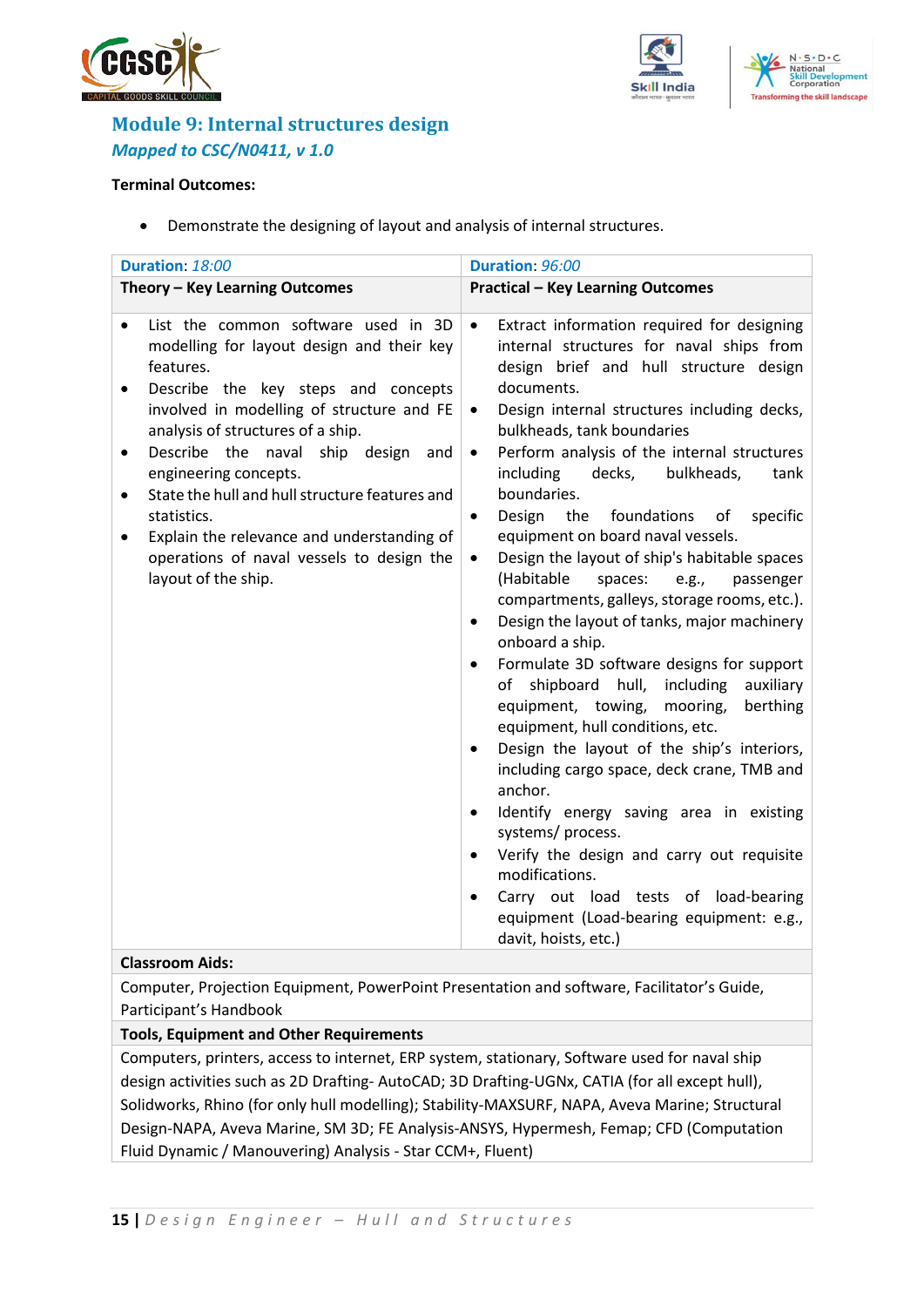





## <span id="page-15-0"></span>**Module 10: Post-design activities** *Mapped to CSC/N0412, v 1.0*

#### **Terminal Outcomes:**

• Perform post-designing activities for ships and marine systems.

| Duration: 08:00<br>Duration: 32:00                                                                                                                                                                                                                                                                                                                                                                                                                                                                                                                                                                                    |                                                                                                                                                                                                                                                                                                                                                                                                                                                                                                                                                                                                                                                                                                                                                                                                                                                                               |  |  |  |  |
|-----------------------------------------------------------------------------------------------------------------------------------------------------------------------------------------------------------------------------------------------------------------------------------------------------------------------------------------------------------------------------------------------------------------------------------------------------------------------------------------------------------------------------------------------------------------------------------------------------------------------|-------------------------------------------------------------------------------------------------------------------------------------------------------------------------------------------------------------------------------------------------------------------------------------------------------------------------------------------------------------------------------------------------------------------------------------------------------------------------------------------------------------------------------------------------------------------------------------------------------------------------------------------------------------------------------------------------------------------------------------------------------------------------------------------------------------------------------------------------------------------------------|--|--|--|--|
| Theory - Key Learning Outcomes                                                                                                                                                                                                                                                                                                                                                                                                                                                                                                                                                                                        | <b>Practical - Key Learning Outcomes</b>                                                                                                                                                                                                                                                                                                                                                                                                                                                                                                                                                                                                                                                                                                                                                                                                                                      |  |  |  |  |
| List various post-design activities that a ship<br>$\bullet$<br>and marine design engineer undertakes.<br>State the information included in technical<br>$\bullet$<br>and logistics documentation related to<br>recommended design and performance<br>requirements.<br>Describe various tests performed by the<br>quality team on a ship that could lead to<br>design modifications.<br>Explain the importance of performing<br>design iterations for further improvement.<br>the<br>importance<br>of<br>Explain<br>proper<br>maintenance of all design and analysis<br>related records for easy retrieval in future. | Demonstrate<br>for<br>good<br>practices<br>$\bullet$<br>corresponding<br>with<br>customer<br>and<br>classification society for approval of the<br>designs.<br>Produce technical reports and procedures,<br>$\bullet$<br>final schematics, statement of technical<br>logistics documentation,<br>requirements,<br>performance requirements and<br>bill of<br>materials for the production team.<br>Demonstrate good practices for interacting<br>٠<br>with vendors to approve machinery.<br>Prepare the protocol for pre-dispatch<br>$\bullet$<br>inspection, installation and commissioning<br>trials.<br>Review and analyse records of quality team<br>٠<br>performance<br>inspections<br>and<br>tests,<br>feedback.<br>Demonstrate the activities involved in<br>٠<br>maintaining all design and analysis related<br>records for easy retrieval and reference in<br>future. |  |  |  |  |
| <b>Classroom Aids:</b>                                                                                                                                                                                                                                                                                                                                                                                                                                                                                                                                                                                                |                                                                                                                                                                                                                                                                                                                                                                                                                                                                                                                                                                                                                                                                                                                                                                                                                                                                               |  |  |  |  |
| Computer, Projection Equipment, PowerPoint Presentation and software, Facilitator's Guide,                                                                                                                                                                                                                                                                                                                                                                                                                                                                                                                            |                                                                                                                                                                                                                                                                                                                                                                                                                                                                                                                                                                                                                                                                                                                                                                                                                                                                               |  |  |  |  |
| Participant's Handbook                                                                                                                                                                                                                                                                                                                                                                                                                                                                                                                                                                                                |                                                                                                                                                                                                                                                                                                                                                                                                                                                                                                                                                                                                                                                                                                                                                                                                                                                                               |  |  |  |  |

## **Tools, Equipment and Other Requirements**

Computers, printers, access to internet, ERP system, stationary, documents and file storage units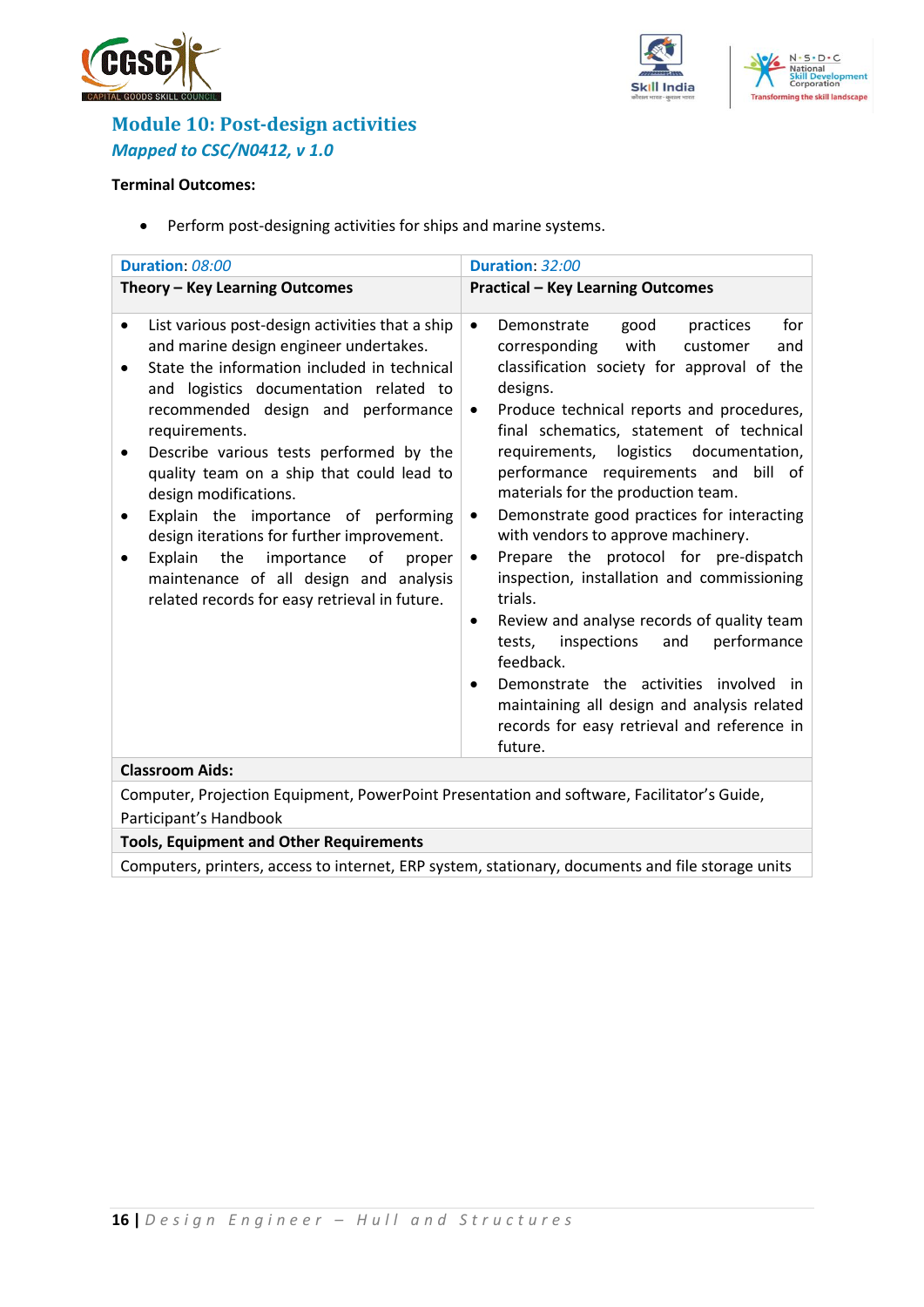





## <span id="page-16-0"></span>**Module 11: Healthy, safe and secure environment** *Mapped to CSC/N1337, v 2.0*

#### **Terminal Outcomes:**

• Demonstrate the common repair work performed on fire protection systems.

|           | Duration: 08:00                                                                                                                                                     | Duration: 12:00                                                                                                                                                                |  |  |  |
|-----------|---------------------------------------------------------------------------------------------------------------------------------------------------------------------|--------------------------------------------------------------------------------------------------------------------------------------------------------------------------------|--|--|--|
|           | Theory - Key Learning Outcomes                                                                                                                                      | <b>Practical - Key Learning Outcomes</b>                                                                                                                                       |  |  |  |
|           |                                                                                                                                                                     |                                                                                                                                                                                |  |  |  |
| $\bullet$ | List the responsibilities commonly listed<br>under the organisation's health, safety and<br>security standards.<br>Explain the importance of working in a           | Demonstrate good practices to ensure<br>$\bullet$<br>protection from infections and transmission<br>to others, such as the use of hand sanitiser<br>and face mask.             |  |  |  |
| $\bullet$ | healthy, safe and hygienic way.<br>List common sources of information about                                                                                         | Demonstrate how to check the work<br>$\bullet$<br>conditions, assess the potential health and                                                                                  |  |  |  |
|           | health, hygiene and safety at the workplace.<br>Explain the importance of maintaining the                                                                           | safety risks, and take appropriate measures<br>to mitigate them.                                                                                                               |  |  |  |
|           | names of all the people responsible for<br>health and safety in a workplace.<br>State common recommended practices to                                               | Select and use the appropriate Personal<br>٠<br>Protective Equipment (PPE) relevant to the<br>task and work conditions.                                                        |  |  |  |
|           | be followed to ensure protection from<br>infections and transmission to others, such<br>as the use of hand sanitiser and face mask.                                 | Apply the recommended techniques while<br>$\bullet$<br>lifting and moving heavy objects to avoid<br>injury.                                                                    |  |  |  |
|           | Explain the importance and process of<br>checking the work conditions, assessing the<br>potential health and safety risks, and take                                 | Identify existing and potential hazards at<br>$\bullet$<br>work.<br>Assess the potential risks and<br>injuries<br>$\bullet$                                                    |  |  |  |
|           | appropriate measures to mitigate them.<br>State the precautions to be taken to be                                                                                   | associated with the identified<br>hazards                                                                                                                                      |  |  |  |
|           | taken while working in heights like safety<br>nets, length of rope and other safety<br>practices in marine industry.                                                | Demonstrate how to handle hazardous<br>$\bullet$<br>materials safely and store them in the<br>designated storage.                                                              |  |  |  |
|           | Explain the importance and process of<br>selecting and using the appropriate PPE<br>relevant to the task and work conditions.                                       | Ensure marine accommodation<br>related<br>$\bullet$<br>safety<br>marine<br>aspects,<br>such<br>as,<br>accommodation related safety aspects: All                                |  |  |  |
|           | Describe the recommended techniques to<br>be followed while lifting and moving heavy<br>objects to avoid injury.                                                    | emergency lights operational, colour coded<br>and marked with "E"; escape routes<br>unobstructed; exits clearly marked; safety                                                 |  |  |  |
|           | Explain the importance of following the<br>manufacturer's instructions and workplace<br>safety guidelines while working on heavy<br>machinery, tools and equipment. | signs and placards posted and clearly<br>readable; life jackets, immersion suits and<br>EEBDs correctly stowed and marked;<br>internal communications equipment tested         |  |  |  |
|           | Explain the importance and process of<br>identifying existing and potential hazards at<br>work.                                                                     | and operating correctly and muster list<br>and<br>properly<br>displayed<br>signed<br>at<br>appropriate locations.                                                              |  |  |  |
|           | Describe the process of assessing the<br>potential risks and injuries associated with<br>the various hazards.                                                       | Ensure machinery spaces related safety<br>aspects, such as, machinery spaces related<br>safety aspects: escape routes, ladders and<br>emergency exits unobstructed and clearly |  |  |  |
|           | Explain how to prevent or<br>minimise<br>different types of hazards.                                                                                                | marked; all handrails, guard-rails and safety<br>guards correctly fitted and secured to<br>protect against fall; spare life-jackets                                            |  |  |  |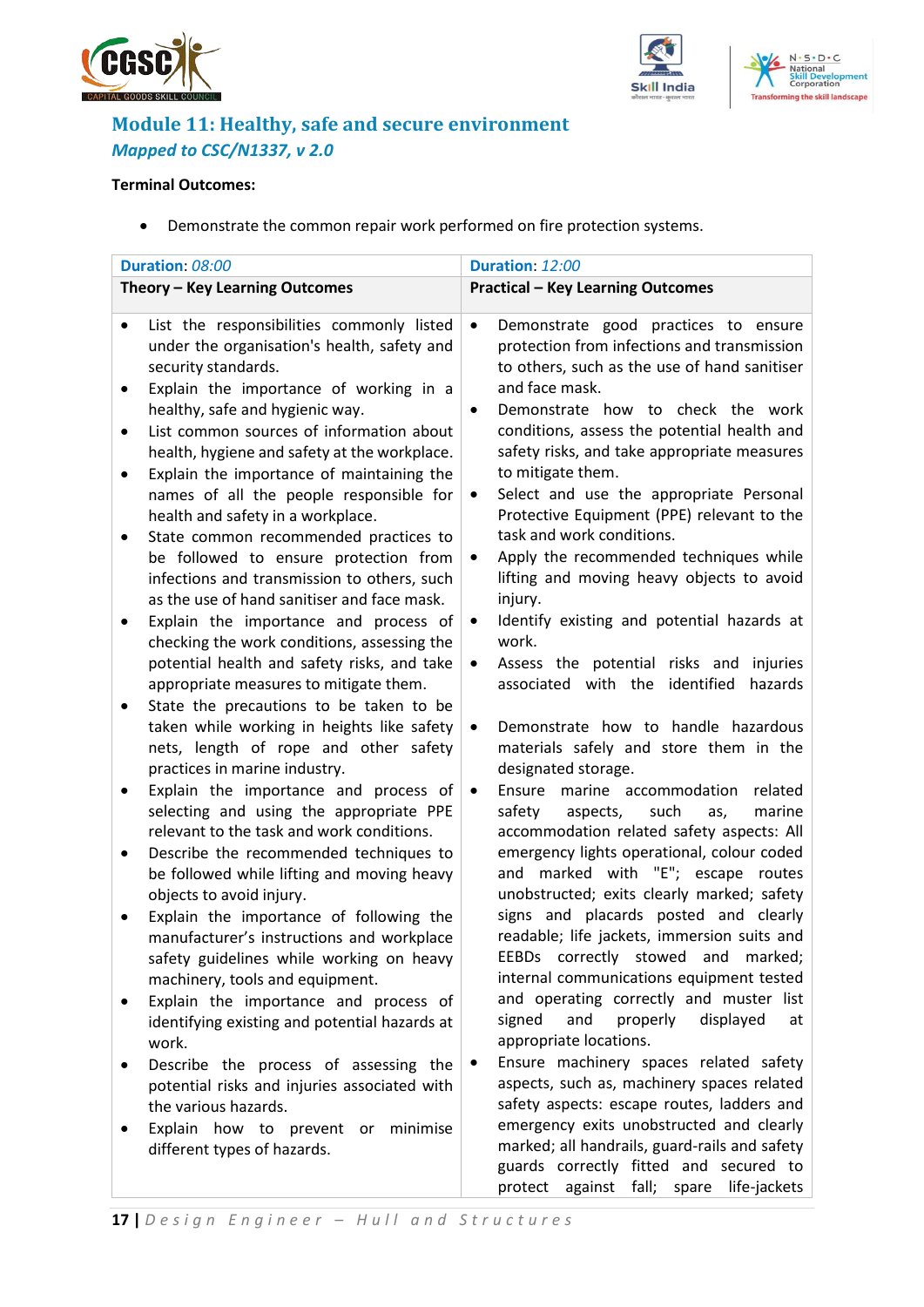

- Describe safety aspects related to marine accommodation, machine spaces and deck area.
- Describe how to handle and store hazardous materials safely.
- Explain the importance of following the manufacturer's instructions and workplace safety guidelines while working on heavy machinery, tools and equipment.
- List the criteria for segregating waste into appropriate categories.
- Describe appropriate methods for recycling the recyclable waste.
- Describe process of disposing of the nonrecyclable waste safely and the applicable regulations.
- Explain the importance of coordination with the supervisor or other relevant personnel to prevent or minimise the identified hazards.
- Describe the appropriate documentation to be carried out following a health and safety incident at work, and the relevant information to be included.
- State the appropriate documentation to be carried out following a health and safety incident at work, and the relevant information to be included.
- Explain the importance and process of reviewing the health and safety conditions at work regularly or following an incident.
- Explain the importance and process of implementing appropriate changes to improve the health and safety conditions at work.
- State steps that can be taken to assist in implementing appropriate changes to improve the health and safety conditions at work.

marked and in good order, emergency equipment accessible and operational; all lights operational, stairways and work areas adequately lit, emergency lighting in E/R checked; safety signs and placards posted and clearly readable; switchboard area clear and free of obstructions and rubber mats in position; all portable fire extinguishers correctly stowed, accessible and inspection dated; all fixed fire-fighting equipment unobstructed and in good condition; high voltage areas clearly marked; protective guards for rotating machinery properly secured in place; steering gear space free from oil, gratings or non-slip surfaces in place; around the steering gear; shielding of high pressure fuel pipes in place, steam pipes properly insulated; self-closing device on sounding pipes and glass level gauges functional and not tied in open position; low clearance limits stripe marked; oil soaked rags and other flammable materials kept in covered non-combustible bins; supplies and materials properly stored; chemicals properly labelled and stored, acids and alkalis segregated, MSDS and PPE available at site and approved First Aid supplies readily available, accessible and clearly marked.

• Ensure deck area related safety aspects, such as, deck area related safety aspects: Escape routes and embarking areas marked, unobstructed and no slipping and tripping hazards; "Danger-Enclosed Space" marked outside all such spaces having access; other than via manholes; all deck lights operational and in sound enclosures; all safety and hazard zone identification signs posted and readable, fire plan wallets updated; all lifebuoys correctly stowed, life buoy lights and smoke markers valid and in good condition; lifeboats in good condition; decks and walkways free form oil / grease and is there anti-slip paint at mooring areas; piping systems on deck are properly clamped; watertight doors closing properly with packing in good condition; all weather tight hatches closing properly with packing in good condition; good health of oil pollution clean-up equipment and their storage locations clearly marked; supplies and materials are properly stored and all



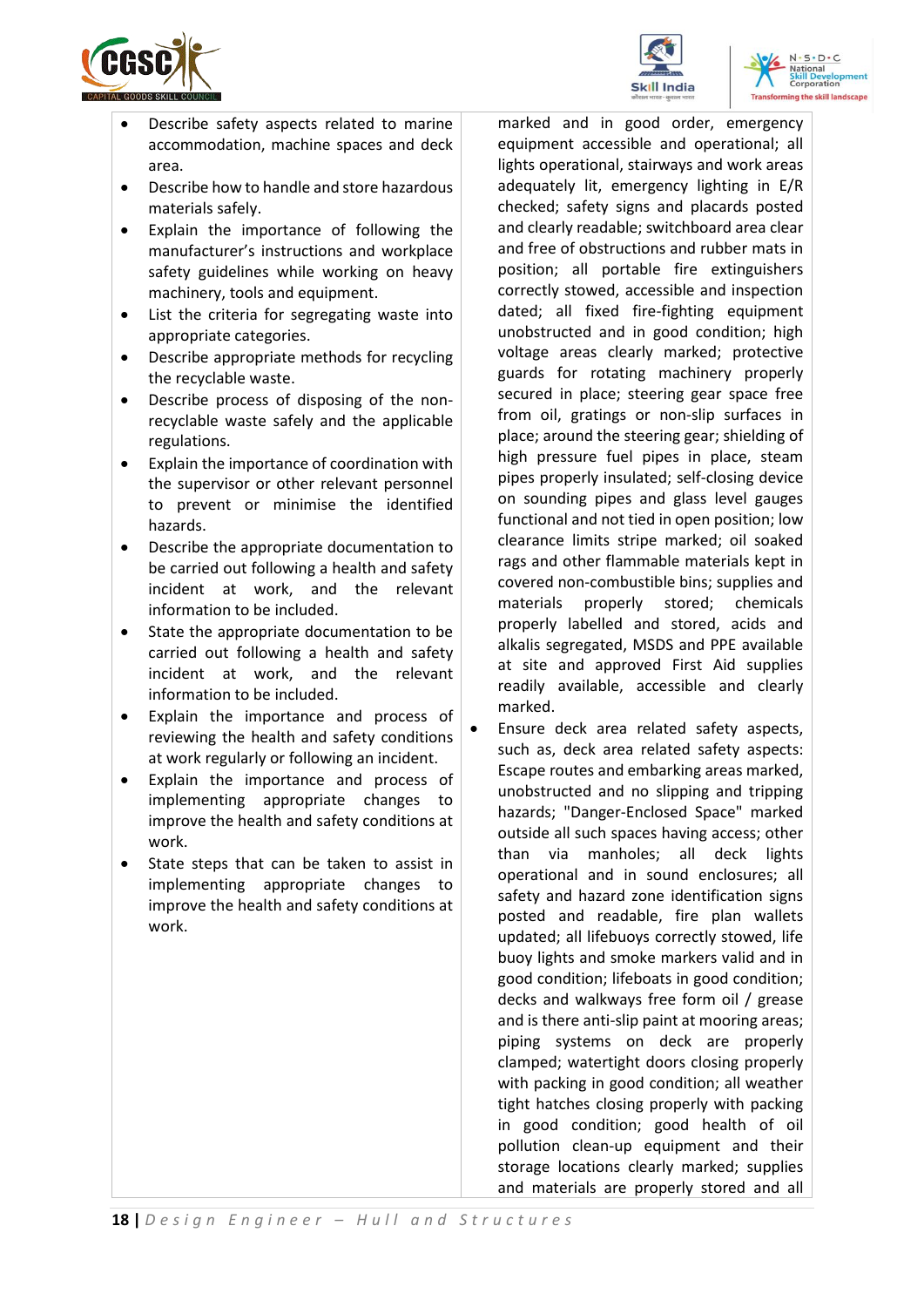





cans in paint store are closed, cargo and bunker samples on tankers are stowed in paint store; provision and easy accessibility of Material Safety Data Sheet (MSDS)

- Segregate waste into appropriate categories.
- Recycle the recyclable waste appropriately.
- Dispose of the non-recyclable waste in an environment-friendly manner, complying with the applicable regulations.
- Assess the outcome post implementation of safety procedures.
- Demonstrate the how to carry out appropriate documentation following a health and safety incident at work, including all the required information.

#### **Classroom Aids:**

Computer, Projection Equipment, PowerPoint Presentation and software, Facilitator's Guide, Participant's Handbook

#### **Tools, Equipment and Other Requirements**

Personal protective equipment (such as eye protector, hard hats, safety belts, gloves, protective clothing), ladders, hand tools, power tools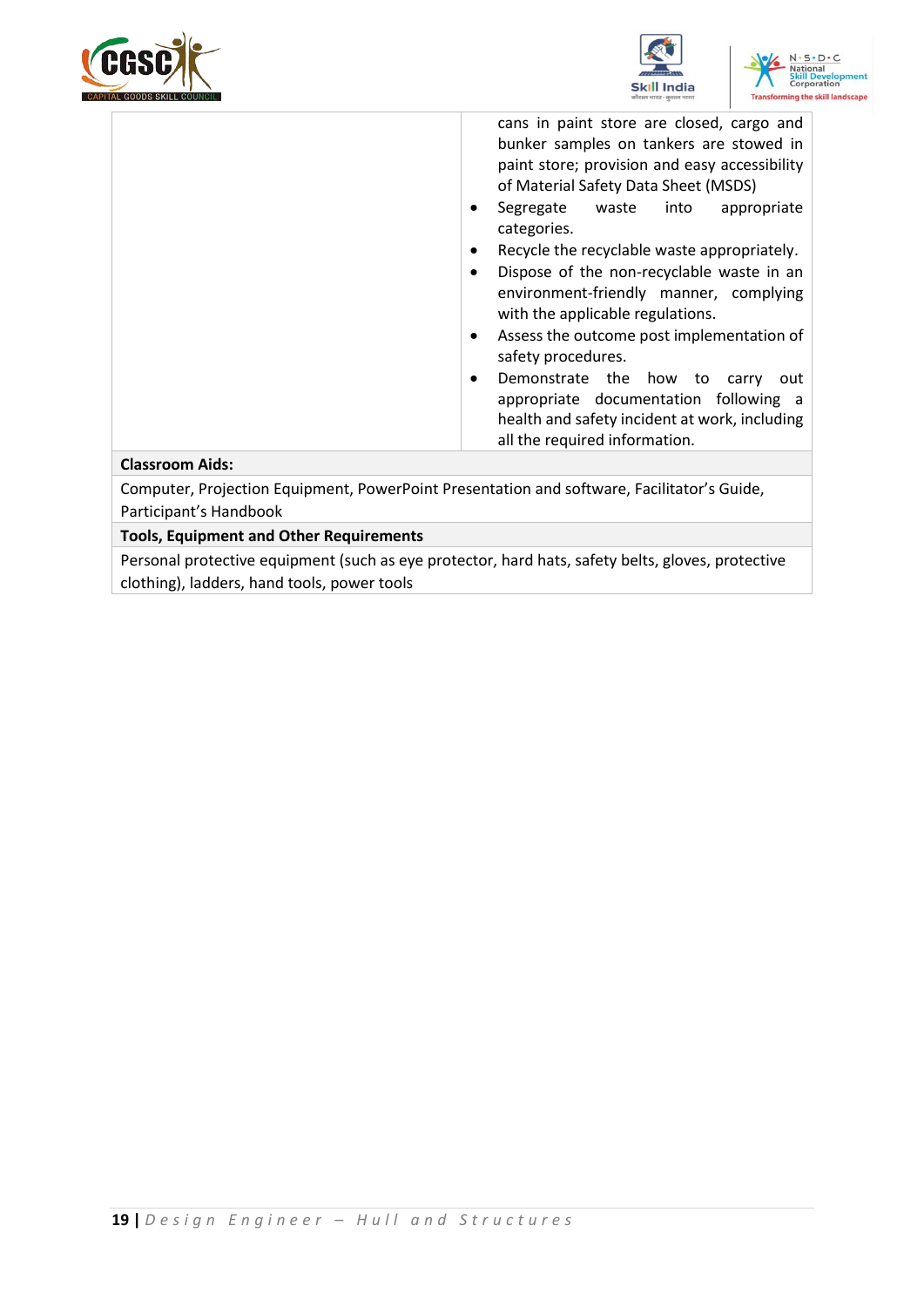





## <span id="page-19-0"></span>**Module 12: Fire safety, first aid and emergencies** *Mapped to CSC/N1337, v 2.0*

#### **Terminal Outcomes:**

- Describe the various risks and hazards at the workplace and their preventive and corrective measures
- Employ preventive and corrective measures to protect self and others from common workplace hazards and risk

| Duration: 04:00                                                                                                                                                                                               | Duration: 10:00                                                                                                                                                                                                                                           |
|---------------------------------------------------------------------------------------------------------------------------------------------------------------------------------------------------------------|-----------------------------------------------------------------------------------------------------------------------------------------------------------------------------------------------------------------------------------------------------------|
| Theory - Key Learning Outcomes                                                                                                                                                                                | <b>Practical - Key Learning Outcomes</b>                                                                                                                                                                                                                  |
| different<br>the<br>of<br>fire<br><b>State</b><br>types<br>$\bullet$<br>extinguishers used to extinguish different<br>types of fires.                                                                         | Check and test the firefighting and various<br>$\bullet$<br>safety equipment to ensure they are in<br>usable condition.                                                                                                                                   |
| Explain the process of checking and testing<br>$\bullet$<br>the<br>firefighting<br>and<br>various<br>safety<br>equipment to ensure they are in a usable<br>condition.                                         | Ensure all portable fire extinguishers and<br>$\bullet$<br>stowage locations numbered in place and<br>inspection dated for safety reasons.<br>Ensure that the fire station is not locked but<br>$\bullet$                                                 |
| State the recommended practices to be<br>followed for a safe rescue during a fire<br>emergency.<br>State how to request assistance from the<br>$\bullet$                                                      | only sealed.<br>Demonstrate the steps performed for the<br>$\bullet$<br>repair and replacement of firefighting and<br>safety equipment in co-ordination with the                                                                                          |
| fire department to extinguish a serious fire.<br>State the appropriate practices to be<br>followed during workplace emergencies to<br>safety and minimise<br>ensure<br>loss<br>to<br>organisational property. | supervisor.<br>Demonstrate the use the appropriate type<br>$\bullet$<br>of fire extinguisher to extinguish different<br>types of fires safely.<br>Demonstrate<br>common<br>recommended<br>$\bullet$                                                       |
| Describe entry and exit of vessel and<br>$\bullet$<br>evacuation procedures in case of<br>an<br>emergency.                                                                                                    | practices for a safe rescue during a fire<br>emergency.<br>Demonstrate the recommended procedure<br>$\bullet$                                                                                                                                             |
| Describe methods of prevention of fires like<br>proper and safe disposal of inflammable<br>material, maintenance of proper ventilation<br>in enclosed spaces, temperature control in<br>working areas.        | to free a person from electrocution.<br>Check the first aid box to ensure it is updated<br>$\bullet$<br>with the relevant first aid supplies.<br>the<br>administration<br>Demonstrate<br>$\bullet$<br>οf<br>first aid<br>to the<br>appropriate<br>injured |
| State the common health and safety hazards<br>٠<br>present in a work environment, associated<br>risks, and how to mitigate them.                                                                              | personnel.<br>cardiopulmonary<br>Demonstrate<br>$\bullet$<br>Resuscitation (CPR).                                                                                                                                                                         |
| List safe working practices to be followed<br>while working at various hazardous sites and<br>using electrical equipment.<br>State the ratings of motors and precautions                                      | Demonstrate through role play the steps<br>$\bullet$<br>involved<br>coordination<br>with<br>the<br>in<br>emergency services to request medical<br>assistance for seriously injured/ ill personnel                                                         |
| to taken while dealing with electrical<br>equipment.<br>Explain the importance of ensuring easy<br>٠                                                                                                          | requiring professional medical attention or<br>hospitalisation.<br>Demonstrate the recommended practices to<br>$\bullet$                                                                                                                                  |
| access to firefighting and safety equipment.<br>List the various causes of fire in different<br>work environments and the recommended<br>precautions to be taken to prevent fire<br>accidents.                | minimise loss to organisational property<br>during an emergency.                                                                                                                                                                                          |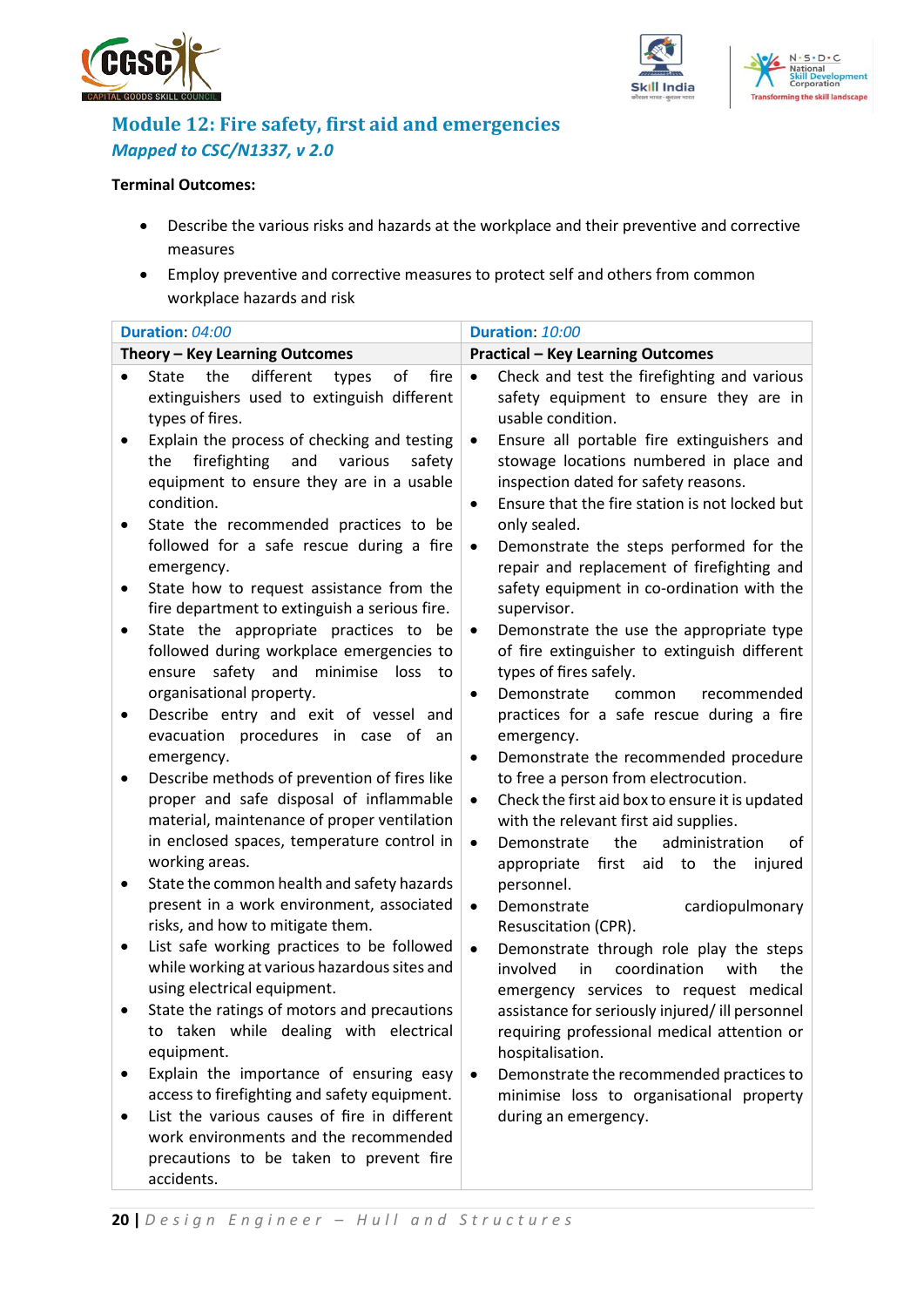

- Describe different methods of extinguishing fire.
- List different materials used for extinguishing fire, such as sand, water, foam, CO2, dry powder, etc.
- State the points to be kept in mind while coordinating with the fire department to request assistance to extinguish a serious fire.
- Explain the importance of ensuring the first aid box is updated with the relevant first aid supplies.
- State the different types of first aid treatment to be provided for different types of injuries.
- List the potential injuries associated with incorrect manual handling.
- Describe how to move an injured person safely.
- List the various hazards associated with the use of various machinery, tools, implements, equipment and materials.
- Describe how to free a person from electrocution safely.
- Explain how to administer appropriate first aid to an injured person.
- List the indicators to identify a potential victim of cardiac arrest.
- State the steps involved in performing Cardiopulmonary Resuscitation (CPR).
- Explain the importance of coordinating with the emergency services to request urgent medical assistance for persons requiring professional medical attention or hospitalisation.
- State the appropriate preventative and remedial actions to be taken in the case of exposure to toxic materials, such as poisonous chemicals and gases.
- State the applicable rescue techniques to be followed during a fire emergency.
- Explain the importance of follow the organisational health and safety guidelines during workplace emergencies to ensure own and co-workers' safety.
- Explain the importance of placing safety signs and instructions at strategic locations in a workplace and following them.
- Explain the importance of ensuring no obstruction and free access to fire exits.



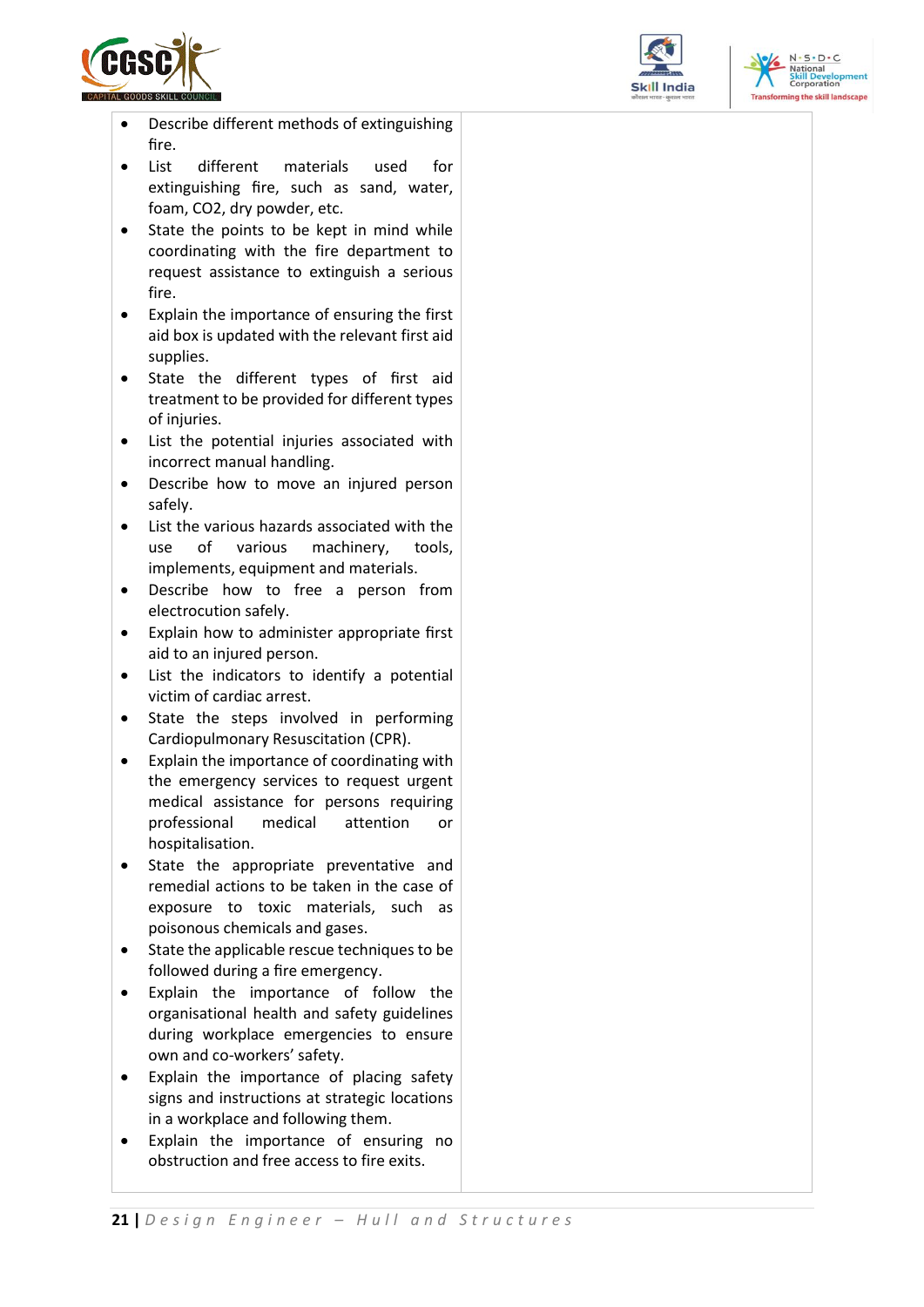





### **Classroom Aids:**

Computer, Projection Equipment, PowerPoint Presentation and software, Facilitator's Guide, Participant's Handbook

#### **Tools, Equipment and Other Requirements**

Personal protective equipment (such as eye protector, hard hats, safety belts, gloves, protective clothing), fire extinguisher, first aid kit.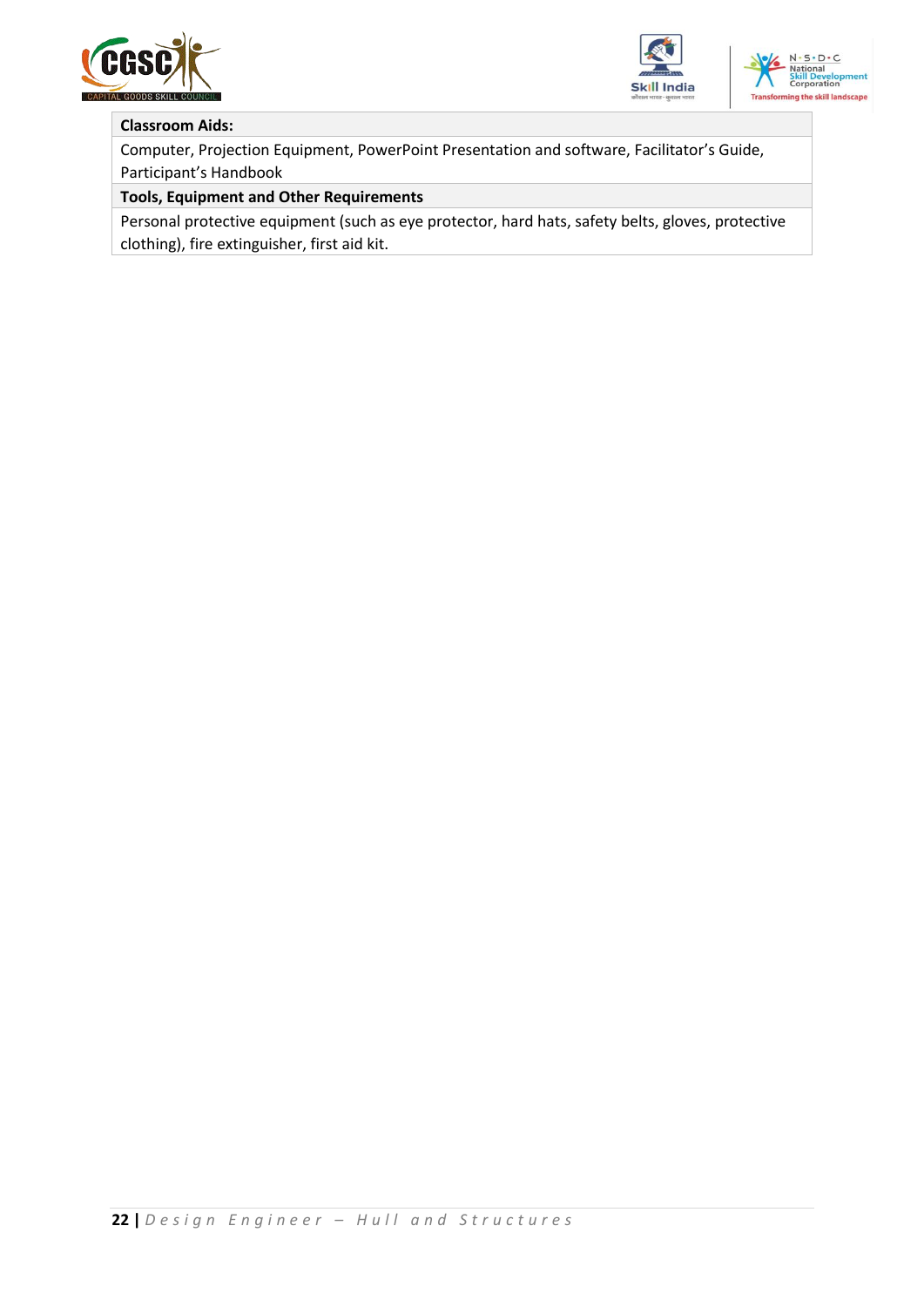





## <span id="page-22-0"></span>**Module 13: Team effectiveness and respecting diversity** *Mapped to CSC/N1338, v 2.0*

### **Terminal Outcomes:**

- Apply effective communication techniques with team and stakeholders.
- Describe approaches to handle queries, concerns and welfare of workers.
- Role play a situation on how to demonstrate behaviours indicating respect for all genders and PwD.

|                                                               | Theory - Key Learning Outcomes                                                                                                                                                                                                                                                                                                                                                                                                                                                                                                                                                                                                                                                                                                                                                                                                                                                                                                                                                                                                                                                                                                                               |                                                                                              | <b>Practical - Key Learning Outcomes</b>                                                                                                                                                                                                                                                                                                                                                                                                                                                                                                                                                                                                                                                                                                                                                                                                                                                                                                                                                                                                                                                                           |
|---------------------------------------------------------------|--------------------------------------------------------------------------------------------------------------------------------------------------------------------------------------------------------------------------------------------------------------------------------------------------------------------------------------------------------------------------------------------------------------------------------------------------------------------------------------------------------------------------------------------------------------------------------------------------------------------------------------------------------------------------------------------------------------------------------------------------------------------------------------------------------------------------------------------------------------------------------------------------------------------------------------------------------------------------------------------------------------------------------------------------------------------------------------------------------------------------------------------------------------|----------------------------------------------------------------------------------------------|--------------------------------------------------------------------------------------------------------------------------------------------------------------------------------------------------------------------------------------------------------------------------------------------------------------------------------------------------------------------------------------------------------------------------------------------------------------------------------------------------------------------------------------------------------------------------------------------------------------------------------------------------------------------------------------------------------------------------------------------------------------------------------------------------------------------------------------------------------------------------------------------------------------------------------------------------------------------------------------------------------------------------------------------------------------------------------------------------------------------|
| $\bullet$<br>$\bullet$<br>$\bullet$<br>$\bullet$<br>$\bullet$ | Duration: 04:00<br>Explain the importance of teamwork in<br>organisational and individual success.<br>Explain the importance of clarifying<br>individual, team and organisational goals<br>and responsibilities.<br>Explain the existence of organisation's<br>policies and procedures for working with<br>colleagues and dealing with conflict and the<br>need to be familiar with them.<br><b>State</b><br>for<br>some<br>common<br>reasons<br>interpersonal conflict.<br>Explain the importance of expressing and<br>addressing grievances appropriately and<br>effectively and some good practices with<br>respect to the same.<br><b>State</b><br>for<br>some<br>common<br>reasons<br>interpersonal conflict and ways of managing<br>it effectively.<br>Explain the<br>importance<br>resolving<br>of<br>individual<br>disagreements<br>with<br>the<br>concerned person.<br>Explain the importance of following the<br>organisation's policies and procedures to<br>resolve conflicts.<br>Explain the importance of developing<br>working<br>relationships<br>effective<br>for<br>and<br>professional<br>success<br>some good<br>practices for the same. | $\bullet$<br>$\bullet$<br>$\bullet$<br>$\bullet$<br>$\bullet$<br>$\bullet$<br>$\bullet$<br>٠ | Duration: 12:00<br>Demonstrate the ability to take initiative to<br>identify and solve team and work related<br>problems in a positive manner.<br>Demonstrate the application of initiatives to<br>develop understanding, goodwill and trust<br>with team members.<br>Recognize when a conflict situation exists.<br>Demonstrate the ability to take initiative to<br>resolve a conflict situation amicably.<br>Demonstrate ability to manage discussions<br>to keep verbal, non-verbal and written<br>communication gender, disability, age and<br>culturally sensitive and respectful.<br>Demonstrate the ability to transact with all<br>people without any personal bias based on<br>gender, disability, caste, religion, colour,<br>sexual orientation or culture and in<br>accordance with their legal rights.<br>Recognize indicators of harassment and<br>discrimination based on gender, disability,<br>caste, religion, colour, sexual orientation or<br>culture at workplace.<br>Suggest workplace design and accessibility<br>improvements to make it friendly for<br>persons with disabilities (PwD). |
|                                                               | Explain the importance of consulting with<br>and<br>assisting<br>others<br>maximise<br>to<br>effectiveness and efficiency in carrying out<br>tasks and solving problems.<br>List different types of disabilities and some<br>challenges faced by persons with disability                                                                                                                                                                                                                                                                                                                                                                                                                                                                                                                                                                                                                                                                                                                                                                                                                                                                                     |                                                                                              |                                                                                                                                                                                                                                                                                                                                                                                                                                                                                                                                                                                                                                                                                                                                                                                                                                                                                                                                                                                                                                                                                                                    |
|                                                               | $(PWD)$ .<br>State the key laws, acts and provisions<br>defined for PwD by the statutory bodies.                                                                                                                                                                                                                                                                                                                                                                                                                                                                                                                                                                                                                                                                                                                                                                                                                                                                                                                                                                                                                                                             |                                                                                              |                                                                                                                                                                                                                                                                                                                                                                                                                                                                                                                                                                                                                                                                                                                                                                                                                                                                                                                                                                                                                                                                                                                    |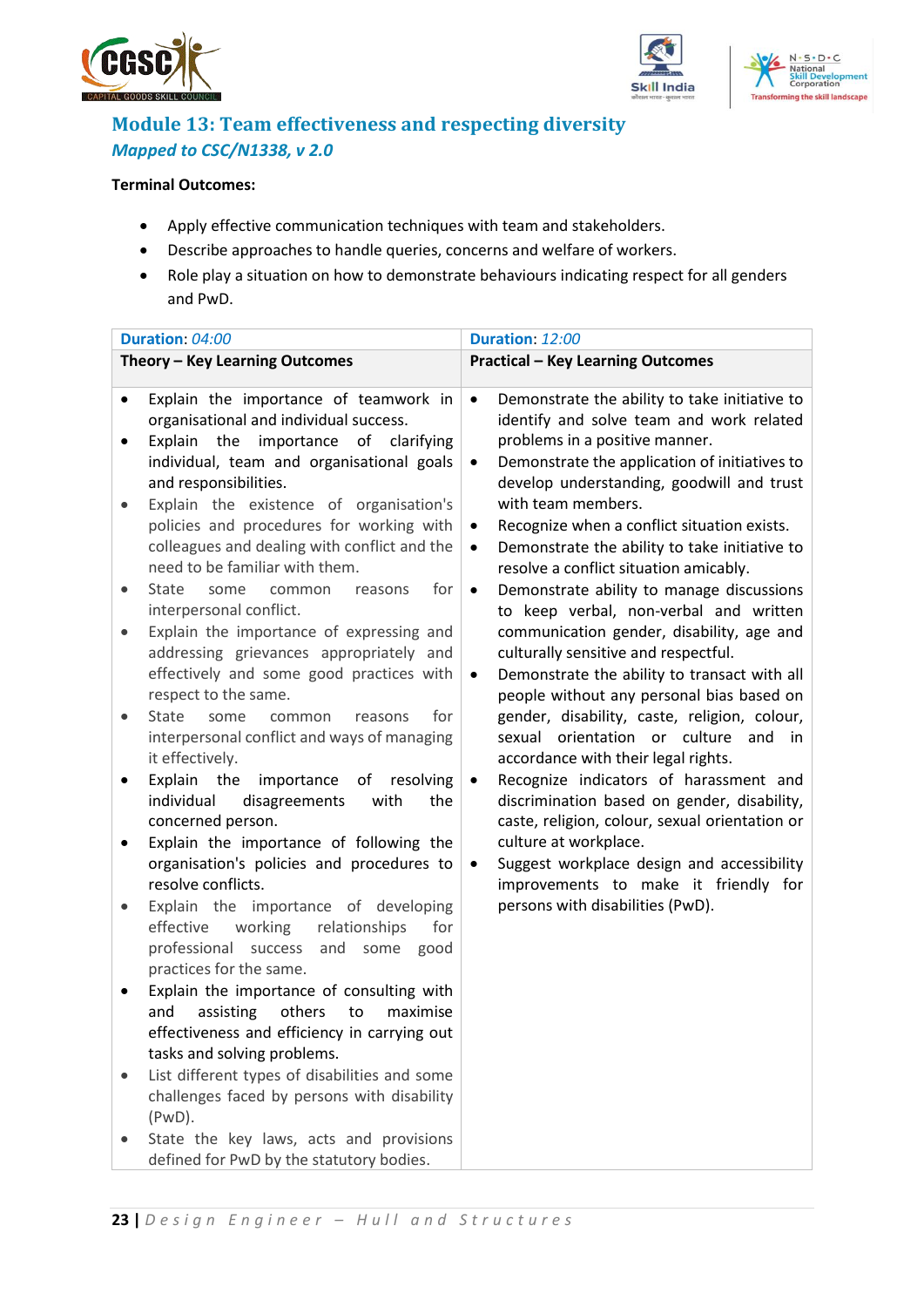





- State government and private schemes and benefits available for PwD.
- Explain the importance of gender sensitivity and equality.
- Explain stereotyping based on gender, disability and cultural biases, and its impact on others.
- Describe gender and its concepts such as gender roles, gender spectrum, gender as an identity.
- State common inclusive practices and policies following in gender neutral and PwD sensitive organisations.
- State the legislations, grievance redressal mechanisms, and penalties against harassment in the workplace.
- Explain the importance of following organisational policy for reporting the indicators of harassment and discrimination.
- Explain the importance of ensuring all group processes follow inclusive practices.

## **Classroom Aids:**

Computer, Projection Equipment, PowerPoint Presentation and software, Facilitator's Guide, Participant's Handbook

**Tools, Equipment and Other Requirements** 

Nil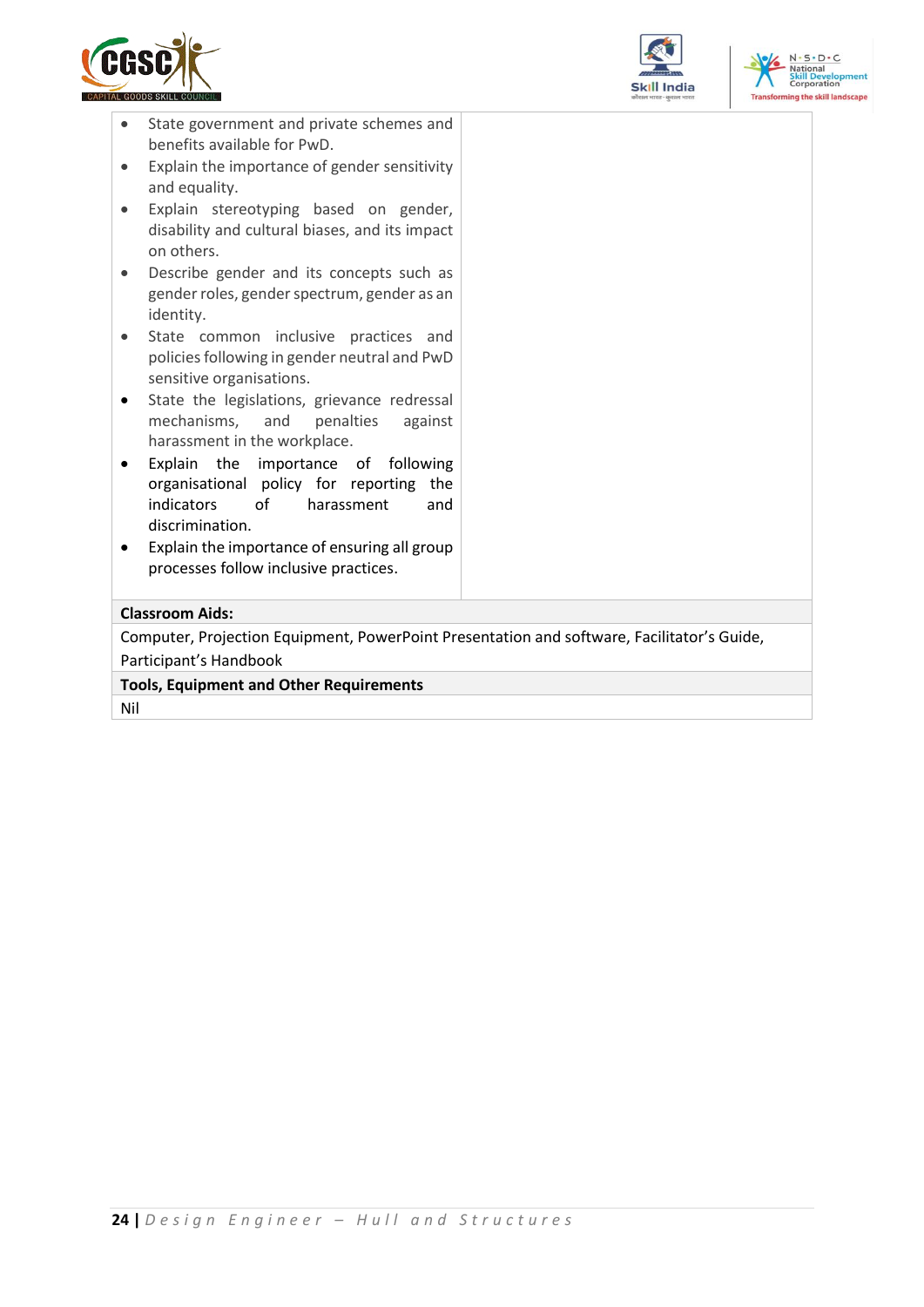





## <span id="page-24-0"></span>**Module 14: Effective communication and good behaviour** *Mapped to CSC/N1338, v 2.0*

### **Terminal Outcomes:**

- Apply effective communication techniques with team and stakeholders.
- Describe approaches to handle queries, concerns and welfare of workers.
- Role play a situation on how to demonstrate behaviours indicating respect for all genders and PwD.

| Duration: 04:00                                                                                                                                                                                                                                                                                                                                                                                                                                                                                                                                                                                                                                                                                                                                                                                                                                                                                                                                                                                                                                                                                                                                                                                                                                                                                                 | Duration: 12:00                                                                                                                                                                                                                                                                                                                                                                                                                                                                                                                                                                                                                                                           |  |  |  |  |
|-----------------------------------------------------------------------------------------------------------------------------------------------------------------------------------------------------------------------------------------------------------------------------------------------------------------------------------------------------------------------------------------------------------------------------------------------------------------------------------------------------------------------------------------------------------------------------------------------------------------------------------------------------------------------------------------------------------------------------------------------------------------------------------------------------------------------------------------------------------------------------------------------------------------------------------------------------------------------------------------------------------------------------------------------------------------------------------------------------------------------------------------------------------------------------------------------------------------------------------------------------------------------------------------------------------------|---------------------------------------------------------------------------------------------------------------------------------------------------------------------------------------------------------------------------------------------------------------------------------------------------------------------------------------------------------------------------------------------------------------------------------------------------------------------------------------------------------------------------------------------------------------------------------------------------------------------------------------------------------------------------|--|--|--|--|
| Theory - Key Learning Outcomes                                                                                                                                                                                                                                                                                                                                                                                                                                                                                                                                                                                                                                                                                                                                                                                                                                                                                                                                                                                                                                                                                                                                                                                                                                                                                  | <b>Practical - Key Learning Outcomes</b>                                                                                                                                                                                                                                                                                                                                                                                                                                                                                                                                                                                                                                  |  |  |  |  |
| List various categories of people that one is<br>$\bullet$<br>required to communicate and coordinate<br>with in an organisation.<br>State the importance of give feedback of<br>done<br>and reporting<br>work<br>problems<br>identified in the field.<br>Explain the<br>importance<br>effective<br>of<br>communication in the workplace.<br>Describe<br>the<br>various<br>components<br>of<br>٠<br>effective communication.<br>State the key elements of active listening.<br>Explain the value and importance of active<br>٠<br>listening and assertive communication.<br>List the barriers to effective communication.<br>٠<br>Explain the importance of tone and pitch in<br>٠<br>effective communication.<br>Explain the importance of avoiding casual<br>expletives and unpleasant terms while<br>communicating professional circles.<br>State how poor communication practices<br>$\bullet$<br>can disturb people, environment and cause<br>problems for the employee, the employer<br>and the customer.<br>Explain the importance of ethics for<br>professional success.<br>Explain the importance of discipline for<br>professional success.<br>State what constitutes disciplined behaviour<br>٠<br>for a working professional.<br>Explain the importance of disciplined and<br>responsible behaviour. | Demonstrate the ability to communicate<br>$\bullet$<br>with other people clearly and effectively.<br>Use digital and virtual tools for collaboration<br>$\bullet$<br>and communication.<br>Demonstrate the use appropriate tone,<br>$\bullet$<br>pitch and language to convey politeness,<br>assertiveness, care and professionalism.<br>Display workplace etiquettes such as using<br>$\bullet$<br>appropriate titles, terms of respect, polite<br>language and avoiding casual expressions.<br>listening<br>skills<br>Display<br>active<br>while<br>$\bullet$<br>interacting with others at work.<br>Demonstrate responsible and disciplined<br>$\bullet$<br>behaviour. |  |  |  |  |
| <b>Classroom Aids:</b>                                                                                                                                                                                                                                                                                                                                                                                                                                                                                                                                                                                                                                                                                                                                                                                                                                                                                                                                                                                                                                                                                                                                                                                                                                                                                          |                                                                                                                                                                                                                                                                                                                                                                                                                                                                                                                                                                                                                                                                           |  |  |  |  |
| Computer, Projection Equipment, PowerPoint Presentation and software, Facilitator's Guide,                                                                                                                                                                                                                                                                                                                                                                                                                                                                                                                                                                                                                                                                                                                                                                                                                                                                                                                                                                                                                                                                                                                                                                                                                      |                                                                                                                                                                                                                                                                                                                                                                                                                                                                                                                                                                                                                                                                           |  |  |  |  |
| Participant's Handbook                                                                                                                                                                                                                                                                                                                                                                                                                                                                                                                                                                                                                                                                                                                                                                                                                                                                                                                                                                                                                                                                                                                                                                                                                                                                                          |                                                                                                                                                                                                                                                                                                                                                                                                                                                                                                                                                                                                                                                                           |  |  |  |  |
| <b>Tools, Equipment and Other Requirements</b>                                                                                                                                                                                                                                                                                                                                                                                                                                                                                                                                                                                                                                                                                                                                                                                                                                                                                                                                                                                                                                                                                                                                                                                                                                                                  |                                                                                                                                                                                                                                                                                                                                                                                                                                                                                                                                                                                                                                                                           |  |  |  |  |
| Nil                                                                                                                                                                                                                                                                                                                                                                                                                                                                                                                                                                                                                                                                                                                                                                                                                                                                                                                                                                                                                                                                                                                                                                                                                                                                                                             |                                                                                                                                                                                                                                                                                                                                                                                                                                                                                                                                                                                                                                                                           |  |  |  |  |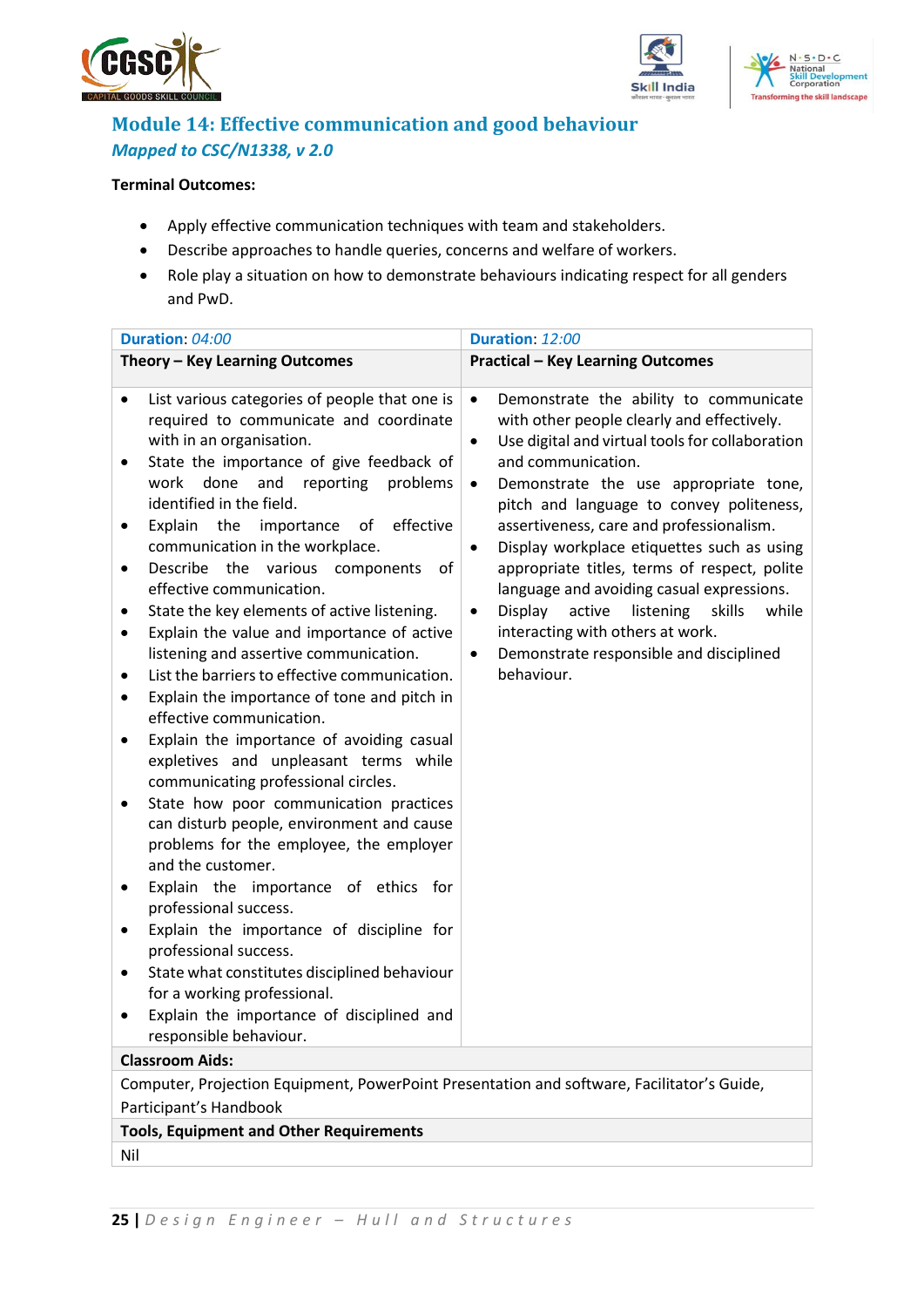





## <span id="page-25-0"></span>**Module 15: Sustainable practices** *Mapped to SGJ/N1703, v 1.0*

#### **Terminal Outcomes:**

- Conduct material and energy audit of workplace
- Apply material conservation strategies and use of environment friendly materials.
- Apply energy/electricity conservation practices.
- Apply effective waste management/recycling practices.

| Duration: 08:00                                                                                                                                                                                                                                                                                                                                                                                                                                                                                                                                                                                                                                                                                                                                                                                                                                                                                                                                                                                                                          | Duration: 16:00                                                                                                                                                                                                                                                                                                                                                                                                                                                                                                                                                                                                                                                                                                                                                                                                                                                                                                                                                                                                                                                                                                                                                                                                                                                                                                                                                                                                                                                                                                                                                                                                                                                                  |  |  |  |
|------------------------------------------------------------------------------------------------------------------------------------------------------------------------------------------------------------------------------------------------------------------------------------------------------------------------------------------------------------------------------------------------------------------------------------------------------------------------------------------------------------------------------------------------------------------------------------------------------------------------------------------------------------------------------------------------------------------------------------------------------------------------------------------------------------------------------------------------------------------------------------------------------------------------------------------------------------------------------------------------------------------------------------------|----------------------------------------------------------------------------------------------------------------------------------------------------------------------------------------------------------------------------------------------------------------------------------------------------------------------------------------------------------------------------------------------------------------------------------------------------------------------------------------------------------------------------------------------------------------------------------------------------------------------------------------------------------------------------------------------------------------------------------------------------------------------------------------------------------------------------------------------------------------------------------------------------------------------------------------------------------------------------------------------------------------------------------------------------------------------------------------------------------------------------------------------------------------------------------------------------------------------------------------------------------------------------------------------------------------------------------------------------------------------------------------------------------------------------------------------------------------------------------------------------------------------------------------------------------------------------------------------------------------------------------------------------------------------------------|--|--|--|
| Theory - Key Learning Outcomes                                                                                                                                                                                                                                                                                                                                                                                                                                                                                                                                                                                                                                                                                                                                                                                                                                                                                                                                                                                                           | <b>Practical - Key Learning Outcomes</b>                                                                                                                                                                                                                                                                                                                                                                                                                                                                                                                                                                                                                                                                                                                                                                                                                                                                                                                                                                                                                                                                                                                                                                                                                                                                                                                                                                                                                                                                                                                                                                                                                                         |  |  |  |
| State the legislative requirements and<br>organisations<br>procedures<br>for<br>waste<br>management and disposal.<br>Describe some organisational procedures<br>٠<br>for safe handling of equipment and machine<br>operations.<br>Explain the<br>importance of following<br>reporting protocol and documentation.<br>List the parameters and data required for<br>$\bullet$<br>material and energy audit.<br>List latest methods of energy and material<br>٠<br>conservation.<br>List environment friendly materials available<br>$\bullet$<br>to replace conventional materials.<br>Describe methods of reducing electrical<br>٠<br>consumptions.<br>Name renewable energy sources which can<br>٠<br>be deployed at the workplace.<br>Describe the steps involved in planning the<br>$\bullet$<br>implementation of energy efficient systems<br>in a phased manner.<br>Describe methods of optimum utilization of<br>waste and best practices for waste disposal.<br>Describe methods of treating wastewater<br>and recycling of water. | Demonstrate how to check for compliance<br>$\bullet$<br>environmental,<br>with<br>applicable<br>waste<br>management and disposal regulations.<br>Demonstrate how to collect information<br>$\bullet$<br>about usage of different materials including<br>water.<br>Demonstrate how to collect information on<br>$\bullet$<br>electricity<br>pattern<br>of<br>and<br>fuel<br>the<br>consumption.<br>Prepare material and energy audit reports.<br>$\bullet$<br>Analyse material audit report to decipher<br>$\bullet$<br>excessive consumption of material and<br>water.<br>Identify materials which can be replaced by<br>$\bullet$<br>environment friendly substitutes.<br>Identify processes where material utilization<br>$\bullet$<br>can be optimised.<br>Demonstrate how to plan the introduction<br>$\bullet$<br>of revised processes and environment<br>friendly materials in a phased manner.<br>Demonstrate how to plan and implement<br>$\bullet$<br>ways to conserve and re-use water.<br>Monitor material and water conservation<br>$\bullet$<br>processes.<br>Analyse energy/electricity audit report to<br>٠<br>identify high energy/electricity consumption<br>areas.<br>Identify processes where energy/electricity<br>٠<br>utilization can be optimised.<br>Identify possibilities of using renewable<br>$\bullet$<br>energy and environment friendly fuels.<br>Ensure electrical equipment and appliances<br>٠<br>are switched off when not in use.<br>Identify recyclable, non-recyclable<br>and<br>$\bullet$<br>hazardous waste.<br>Ensure recyclable, non-recyclable<br>and<br>٠<br>hazardous waste are segregated as per<br>standard operating procedures. |  |  |  |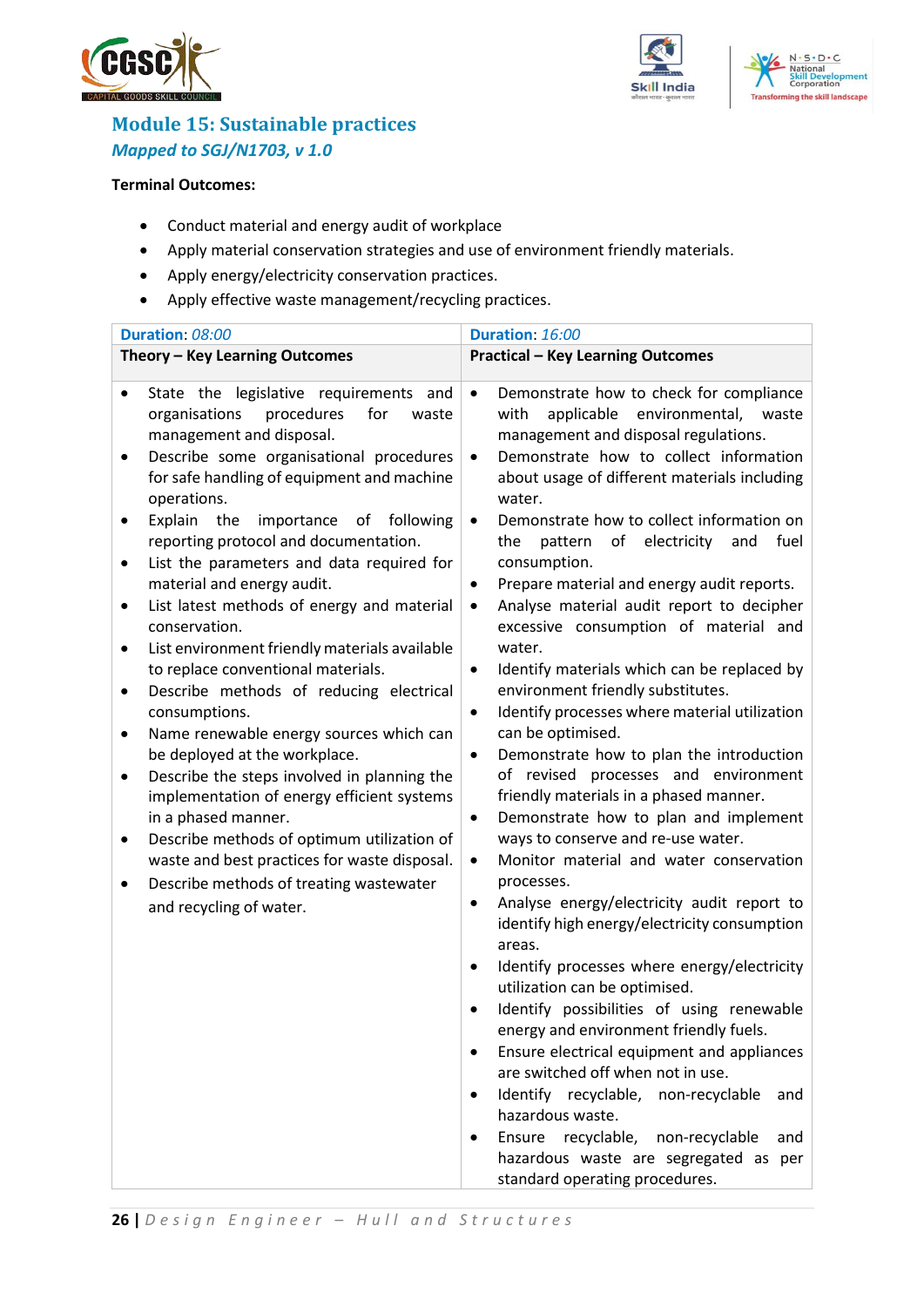





|                                                                                            | Ensure proper mechanism is followed while<br>$\bullet$<br>collecting and disposing recyclable and<br>nonrecyclable waste.<br>Ensure proper mechanism is followed while<br>$\bullet$<br>collecting and disposing hazardous waste as<br>per standard operating procedure.<br>Ensure reuse and recycling of waste<br>$\bullet$<br>wherever applicable. |
|--------------------------------------------------------------------------------------------|-----------------------------------------------------------------------------------------------------------------------------------------------------------------------------------------------------------------------------------------------------------------------------------------------------------------------------------------------------|
|                                                                                            | Ensure proper mechanism is followed for<br>$\bullet$<br>treatment of wastewater in the unit.                                                                                                                                                                                                                                                        |
| <b>Classroom Aids:</b>                                                                     |                                                                                                                                                                                                                                                                                                                                                     |
| Computer, Projection Equipment, PowerPoint Presentation and software, Facilitator's Guide, |                                                                                                                                                                                                                                                                                                                                                     |
| Participant's Handbook                                                                     |                                                                                                                                                                                                                                                                                                                                                     |

**Tools, Equipment and Other Requirements** 

Energy-saving devices, non-recyclable, recyclable and reusable waste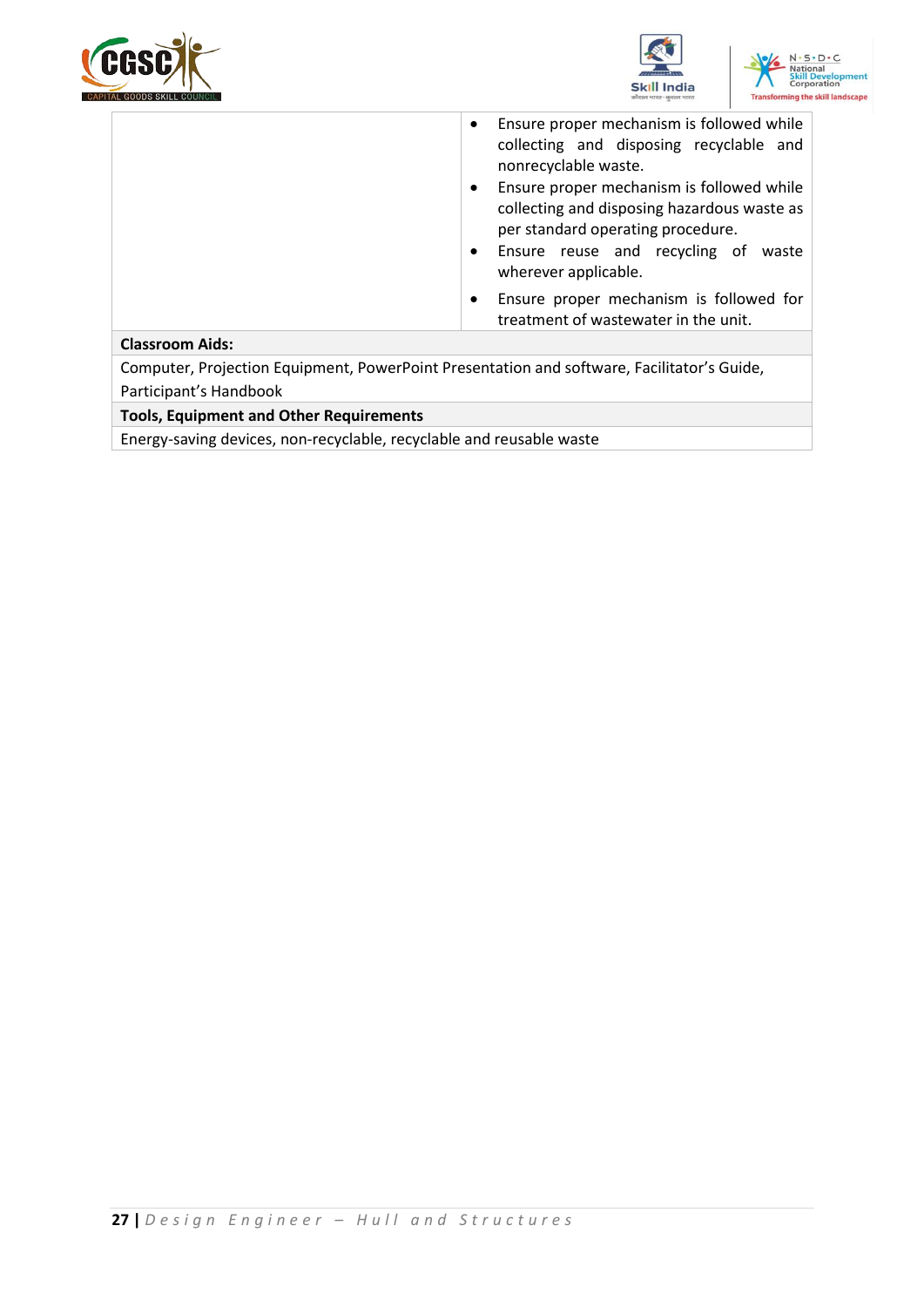





## **Annexure**

## <span id="page-27-1"></span><span id="page-27-0"></span>**Trainer Requirements**

| <b>Trainer Prerequisites</b>                                                                                                                                                                     |                                                                                                       |                                     |                       |                            |                   |                |
|--------------------------------------------------------------------------------------------------------------------------------------------------------------------------------------------------|-------------------------------------------------------------------------------------------------------|-------------------------------------|-----------------------|----------------------------|-------------------|----------------|
| <b>Minimum</b><br><b>Educational</b><br>Qualification<br><select the<br="">minimum<br/>educational<br/>requirements,<br/>such as 12th<br/>Pass, Graduate<br/>or NSQF<br/>certified.&gt;</select> | Specialization<br><specify areas<br="" the="">of specialization<br/>that are<br/>desirable.</specify> | <b>Relevant Industry Experience</b> |                       | <b>Training Experience</b> |                   | <b>Remarks</b> |
|                                                                                                                                                                                                  |                                                                                                       | <b>Years</b>                        | <b>Specialization</b> | Years                      | Specialization    |                |
| B.E                                                                                                                                                                                              | Naval<br>Architecture                                                                                 | 5                                   | Naval ship design     | $\mathbf 1$                | Naval ship design |                |
| <b>B.Tech</b>                                                                                                                                                                                    | Naval<br>Architecture                                                                                 | 5                                   | Naval ship design     | $\mathbf{1}$               | Naval ship design |                |

| <b>Trainer Certification</b>                                                                                  |                                                                                                |  |  |
|---------------------------------------------------------------------------------------------------------------|------------------------------------------------------------------------------------------------|--|--|
| <b>Domain Certification</b>                                                                                   | <b>Platform Certification</b>                                                                  |  |  |
| "Design Engineer - Hull and Structures"<br>mapped to QP: "CSC/Q0406, v1.0".<br>Minimum accepted score is 80%. | "Trainer", mapped to the Qualification Pack:<br>"MEP/Q2601".<br>Minimum accepted score is 80%. |  |  |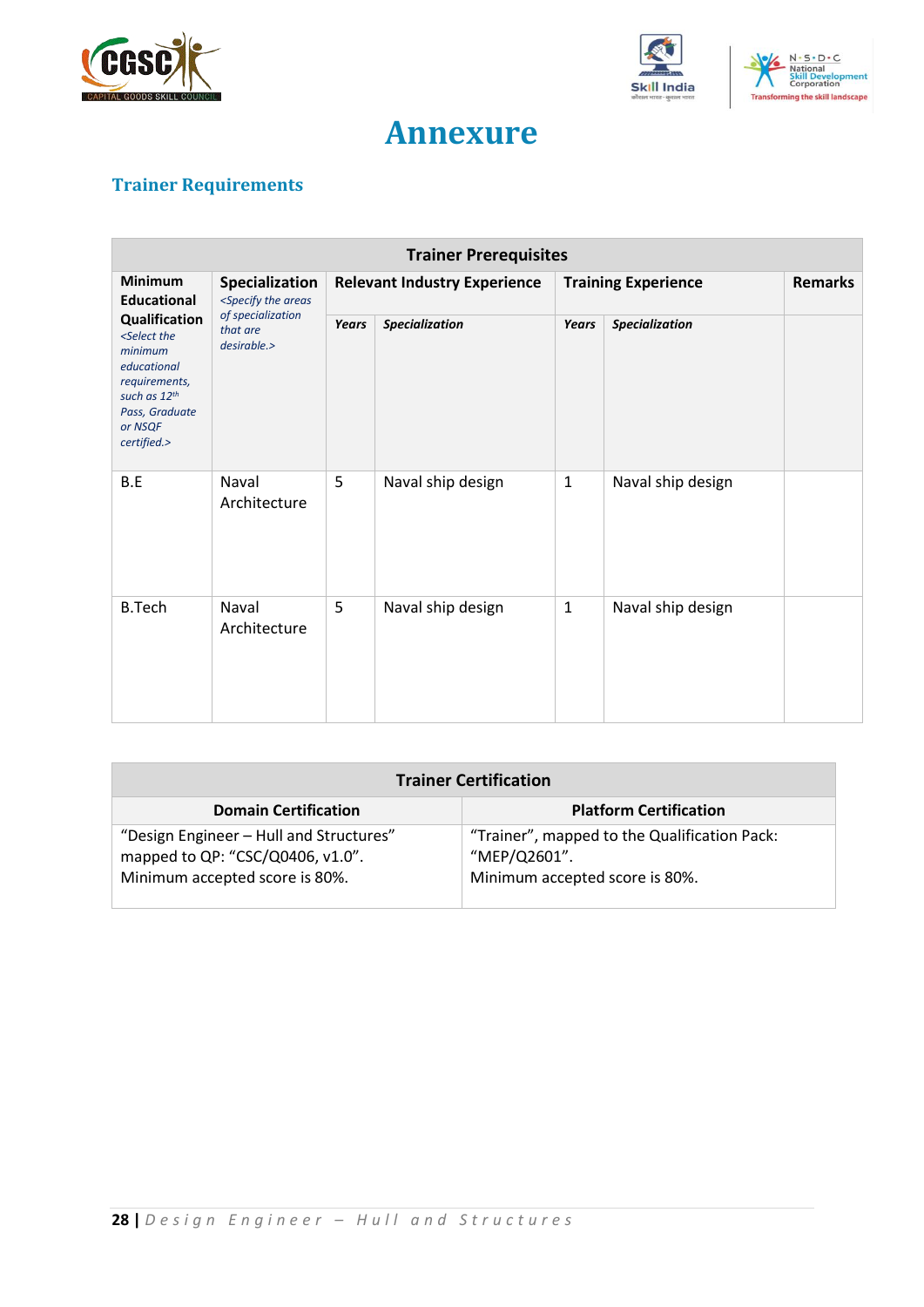

## <span id="page-28-0"></span>**Assessor Requirements**





| <b>Assessor Prerequisites</b>                                                                                                                                   |                                                                                                                                                                                                                             |                                               |                      |                                                 |                   |                |
|-----------------------------------------------------------------------------------------------------------------------------------------------------------------|-----------------------------------------------------------------------------------------------------------------------------------------------------------------------------------------------------------------------------|-----------------------------------------------|----------------------|-------------------------------------------------|-------------------|----------------|
| <b>Minimum</b><br><b>Educational</b>                                                                                                                            | Specialization<br><specify areas<="" th="" the=""><th colspan="2"><b>Relevant Industry</b><br/><b>Experience</b></th><th colspan="2"><b>Training/Assessment</b><br/><b>Experience</b></th><th><b>Remarks</b></th></specify> | <b>Relevant Industry</b><br><b>Experience</b> |                      | <b>Training/Assessment</b><br><b>Experience</b> |                   | <b>Remarks</b> |
| <b>Qualification</b><br><select the<br="">minimum<br/>educational<br/>requirements,<br/>such as 12th<br/>Pass, Graduate<br/>or NSQF<br/>certified.&gt;</select> | of specialization<br>that are desirable.>                                                                                                                                                                                   | Years                                         | Specialization       | <b>Years</b>                                    | Specialization    |                |
| B.E                                                                                                                                                             | Naval<br>Architecture                                                                                                                                                                                                       | 5                                             | Naval ship<br>design | $\mathbf{1}$                                    | Naval ship design |                |
| <b>B.Tech</b>                                                                                                                                                   | Naval<br>Architecture                                                                                                                                                                                                       | 5                                             | Naval ship<br>design | $\mathbf{1}$                                    | Naval ship design |                |

| <b>Assessor Certification</b>                                                                                 |                                                                                                 |  |
|---------------------------------------------------------------------------------------------------------------|-------------------------------------------------------------------------------------------------|--|
| <b>Domain Certification</b>                                                                                   | <b>Platform Certification</b>                                                                   |  |
| "Design Engineer - Hull and Structures"<br>mapped to QP: "CSC/Q0406, v1.0".<br>Minimum accepted score is 80%. | "Assessor", mapped to the Qualification Pack:<br>"MEP/Q2701".<br>Minimum accepted score is 80%. |  |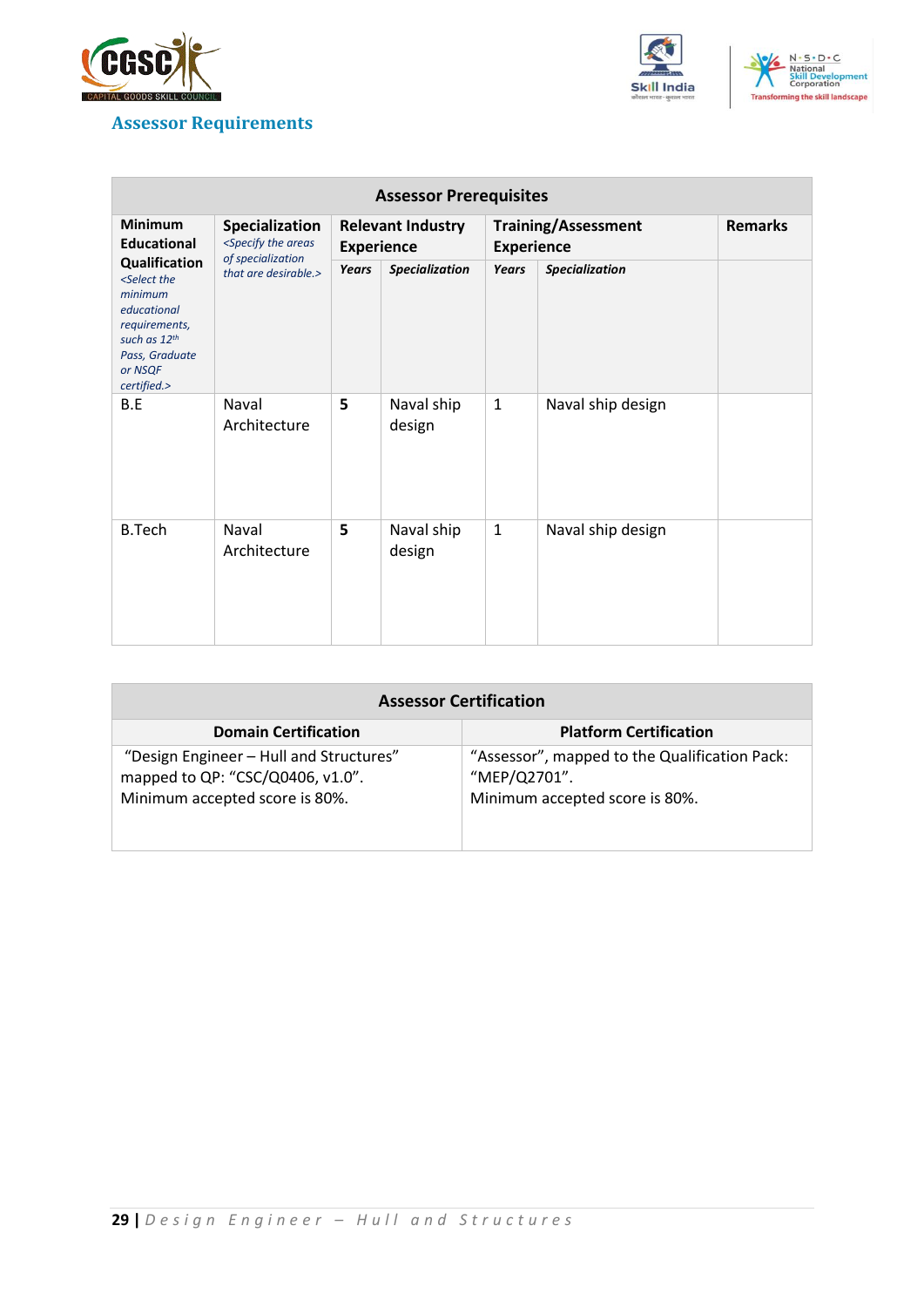



#### <span id="page-29-0"></span>**Assessment Strategy**

- 1. Assessment System Overview:
	- Batches assigned to the assessment agencies for conducting the assessment on SDMS/SIP or email
	- Assessment agencies send the assessment confirmation to VTP/TC looping SSC
	- Assessment agency deploys the ToA certified Assessor for executing the assessment
	- SSC monitors the assessment process & records
- 2. Testing Environment:
	- Confirm that the centre is available at the same address as mentioned on SDMS or SIP
	- Check the duration of the training.
	- Check the Assessment Start and End time to be as 10 a.m. and 5 p.m.
	- If the batch size is more than 30, then there should be 2 Assessors.
	- Check that the allotted time to the candidates to complete Theory & Practical Assessment is correct.
	- Check the mode of assessment—Online (TAB/Computer) or Offline (OMR/PP).
	- Confirm the number of TABs on the ground are correct to execute the Assessment smoothly.
	- Check the availability of the Lab Equipment for the particular Job Role.
- 3. Assessment Quality Assurance levels / Framework:
	- Question papers created by the Subject Matter Experts (SME)
	- Question papers created by the SME verified by the other subject Matter Experts
	- Questions are mapped with NOS and PC
	- Question papers are prepared considering that level 1 to 3 are for the unskilled & semi-skilled individuals, and level 4 and above are for the skilled, supervisor & higher management
	- Assessor must be ToA certified & trainer must be ToT Certified
	- Assessment agency must follow the assessment guidelines to conduct the assessment
- 4. Types of evidence or evidence-gathering protocol:
	- Time-stamped & geotagged reporting of the assessor from assessment location
	- Centre photographs with signboards and scheme specific branding
	- Biometric or manual attendance sheet (stamped by TP) of the trainees during the training period
	- Time-stamped & geotagged assessment (Theory + Viva + Practical) photographs & videos
- 5. Method of verification or validation:
	- Surprise visit to the assessment location
	- Random audit of the batch
	- Random audit of any candidate
- 6. Method for assessment documentation, archiving, and access
	- Hard copies of the documents are stored
	- Soft copies of the documents & photographs of the assessment are uploaded / accessed from Cloud Storage
	- Soft copies of the documents & photographs of the assessment are stored in the Hard Drives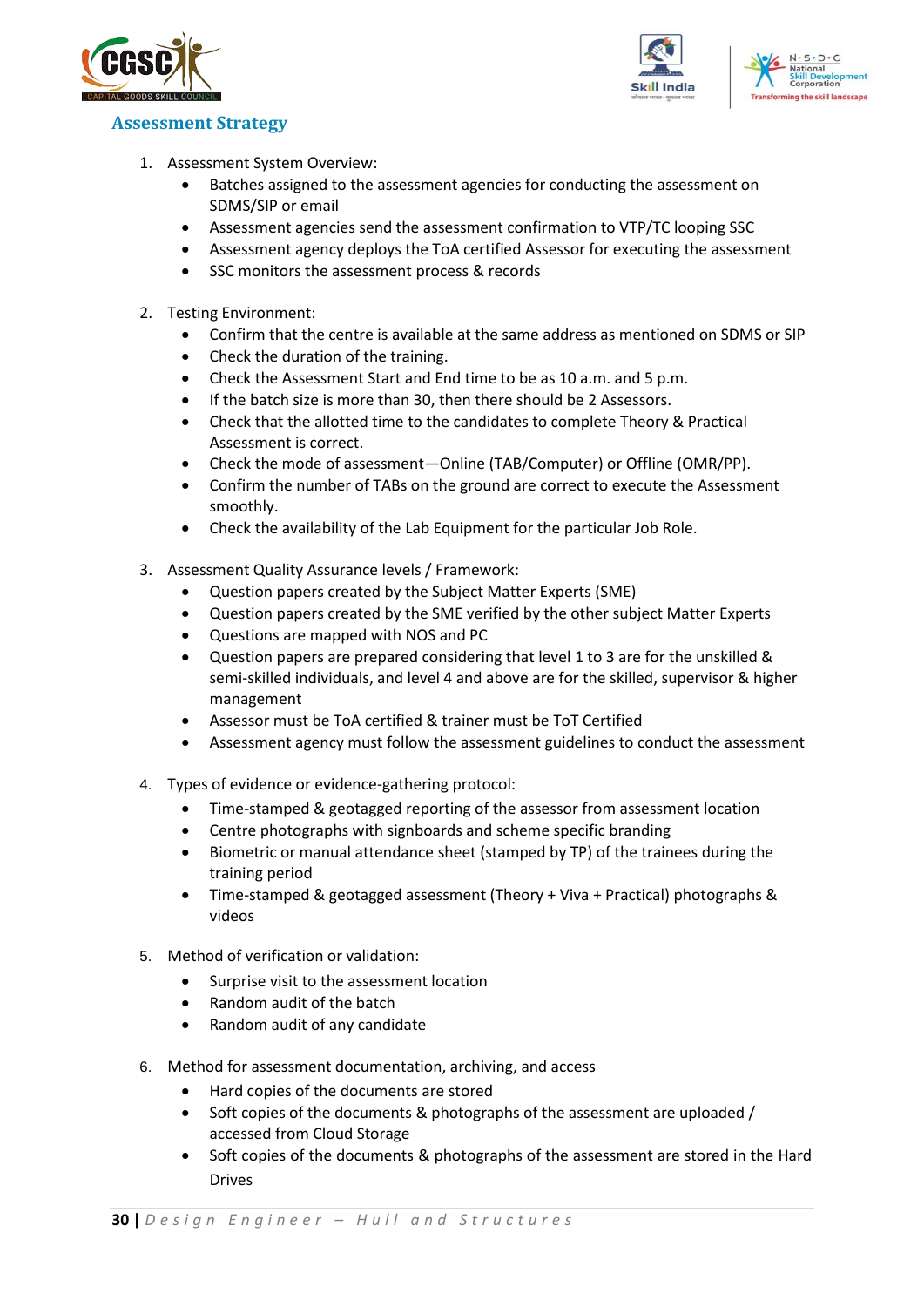

## **References**





## <span id="page-30-0"></span>**Glossary**

| <b>Term</b>                           | <b>Description</b>                                                                                                                                                                                                                                                                                                                            |
|---------------------------------------|-----------------------------------------------------------------------------------------------------------------------------------------------------------------------------------------------------------------------------------------------------------------------------------------------------------------------------------------------|
| <b>Declarative</b><br>Knowledge       | Declarative knowledge refers to facts, concepts and principles that need to<br>be known and/or understood in order to accomplish a task or to solve a<br>problem.                                                                                                                                                                             |
| <b>Key Learning</b><br><b>Outcome</b> | Key learning outcome is the statement of what a learner needs to know,<br>understand and be able to do in order to achieve the terminal outcomes. A<br>set of key learning outcomes will make up the training outcomes. Training<br>outcome is specified in terms of knowledge, understanding (theory) and<br>skills (practical application). |
| (M) TLO                               | On-the-job training (Mandatory); trainees are mandated to complete<br>specified hours of training on site                                                                                                                                                                                                                                     |
| OJT (R)                               | On-the-job training (Recommended); trainees are recommended the<br>specified hours of training on site                                                                                                                                                                                                                                        |
| <b>Procedural</b><br>Knowledge        | Procedural knowledge addresses how to do something, or how to perform a<br>task. It is the ability to work, or produce a tangible work output by applying<br>cognitive, affective or psychomotor skills.                                                                                                                                      |
| <b>Training Outcome</b>               | Training outcome is a statement of what a learner will know, understand<br>and be able to do upon the completion of the training.                                                                                                                                                                                                             |
| <b>Terminal Outcome</b>               | Terminal outcome is a statement of what a learner will know, understand<br>and be able to do upon the completion of a module. A set of terminal<br>outcomes help to achieve the training outcome.                                                                                                                                             |